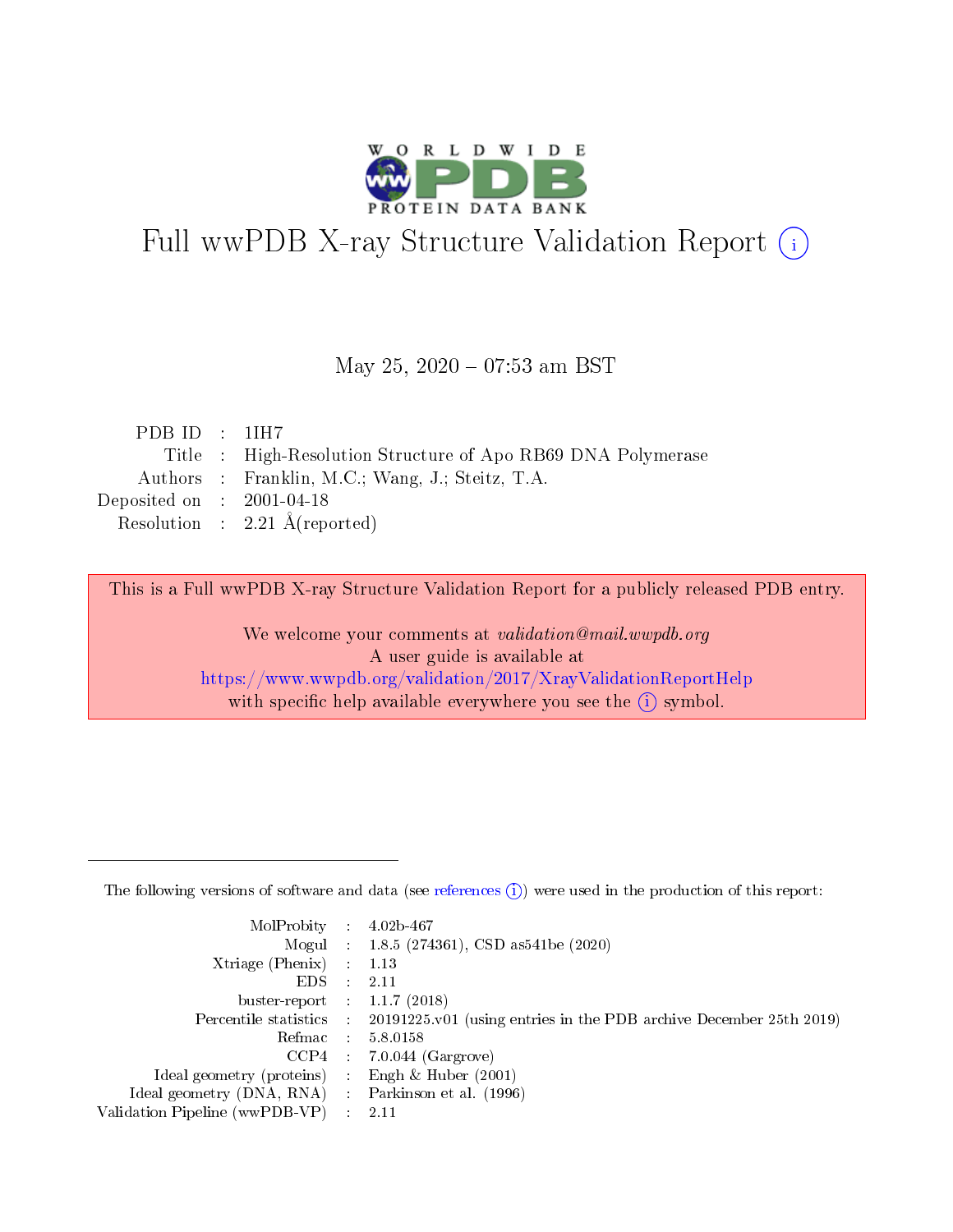# 1 [O](https://www.wwpdb.org/validation/2017/XrayValidationReportHelp#overall_quality)verall quality at a glance  $(i)$

The following experimental techniques were used to determine the structure: X-RAY DIFFRACTION

The reported resolution of this entry is 2.21 Å.

Percentile scores (ranging between 0-100) for global validation metrics of the entry are shown in the following graphic. The table shows the number of entries on which the scores are based.



| Metric                | Whole archive<br>$(\#\mathrm{Entries})$ | Similar resolution<br>$(\#\text{Entries},\,\text{resolution}\,\,\text{range}(\textup{\AA}))$ |
|-----------------------|-----------------------------------------|----------------------------------------------------------------------------------------------|
| $R_{free}$            | 130704                                  | $5912 (2.24 - 2.20)$                                                                         |
| Clashscore            | 141614                                  | 6646 (2.24-2.20)                                                                             |
| Ramachandran outliers | 138981                                  | $6543(2.24-2.20)$                                                                            |
| Sidechain outliers    | 138945                                  | $6544(2.24-2.20)$                                                                            |
| RSRZ outliers         | 127900                                  | 5797 (2.24-2.20)                                                                             |

The table below summarises the geometric issues observed across the polymeric chains and their fit to the electron density. The red, orange, yellow and green segments on the lower bar indicate the fraction of residues that contain outliers for  $>=3, 2, 1$  and 0 types of geometric quality criteria respectively. A grey segment represents the fraction of residues that are not modelled. The numeric value for each fraction is indicated below the corresponding segment, with a dot representing fractions  $\epsilon=5\%$  The upper red bar (where present) indicates the fraction of residues that have poor fit to the electron density. The numeric value is given above the bar.

| Mol | $\cap$ hain | Length  | Quality of chain |     |     |
|-----|-------------|---------|------------------|-----|-----|
|     |             |         | $2\%$            |     |     |
|     |             | $903\,$ | 75%              | 22% | . . |

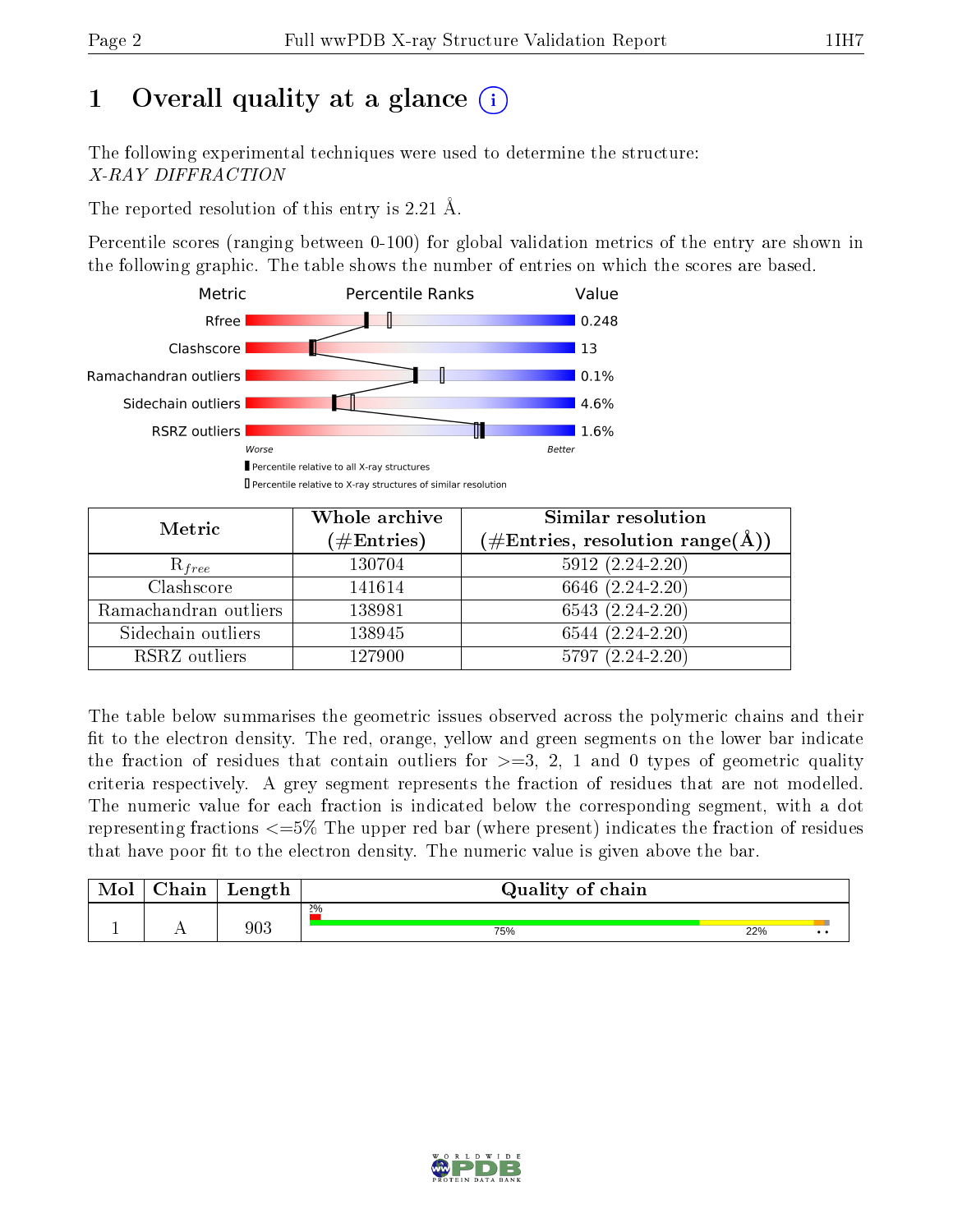# 2 Entry composition (i)

There are 4 unique types of molecules in this entry. The entry contains 7703 atoms, of which 0 are hydrogens and 0 are deuteriums.

In the tables below, the ZeroOcc column contains the number of atoms modelled with zero occupancy, the AltConf column contains the number of residues with at least one atom in alternate conformation and the Trace column contains the number of residues modelled with at most 2 atoms.

• Molecule 1 is a protein called DNA POLYMERASE.

| Chain | Residues | Atoms         |      |      |      | ZeroOcc | AltConf | $\text{Trace}$ |  |
|-------|----------|---------------|------|------|------|---------|---------|----------------|--|
|       | 897      | Total<br>7339 | 4714 | 1218 | 1374 | 33      |         |                |  |

• Molecule 2 is POTASSIUM ION (three-letter code: K) (formula: K).

|  | $Mol$   Chain   Residues | Atoms | $\mid$ ZeroOcc $\mid$ AltConf $\mid$ |  |
|--|--------------------------|-------|--------------------------------------|--|
|  |                          | Total |                                      |  |

• Molecule 3 is GUANOSINE (three-letter code: GMP) (formula:  $C_{10}H_{13}N_5O_5$ ).



|  | Mol   Chain   Residues | Atoms     |    |  |  | ZeroOcc   AltConf |
|--|------------------------|-----------|----|--|--|-------------------|
|  |                        | Total C N |    |  |  |                   |
|  |                        |           | 10 |  |  |                   |

• Molecule 4 is water.

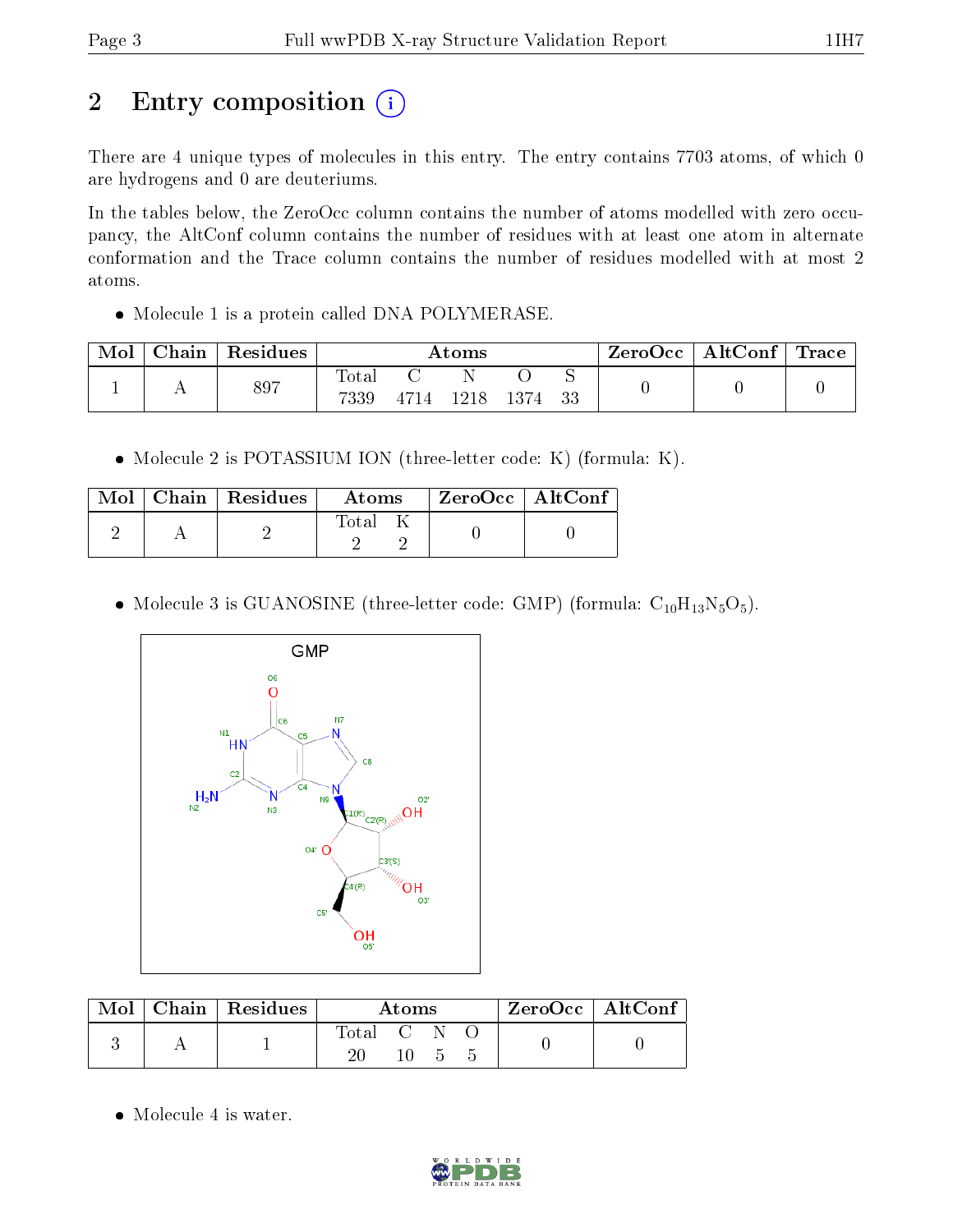|  | $Mol$   Chain   Residues | Atoms               | $ZeroOcc \mid AltConf$ |  |
|--|--------------------------|---------------------|------------------------|--|
|  | 342                      | Total<br>342<br>342 |                        |  |

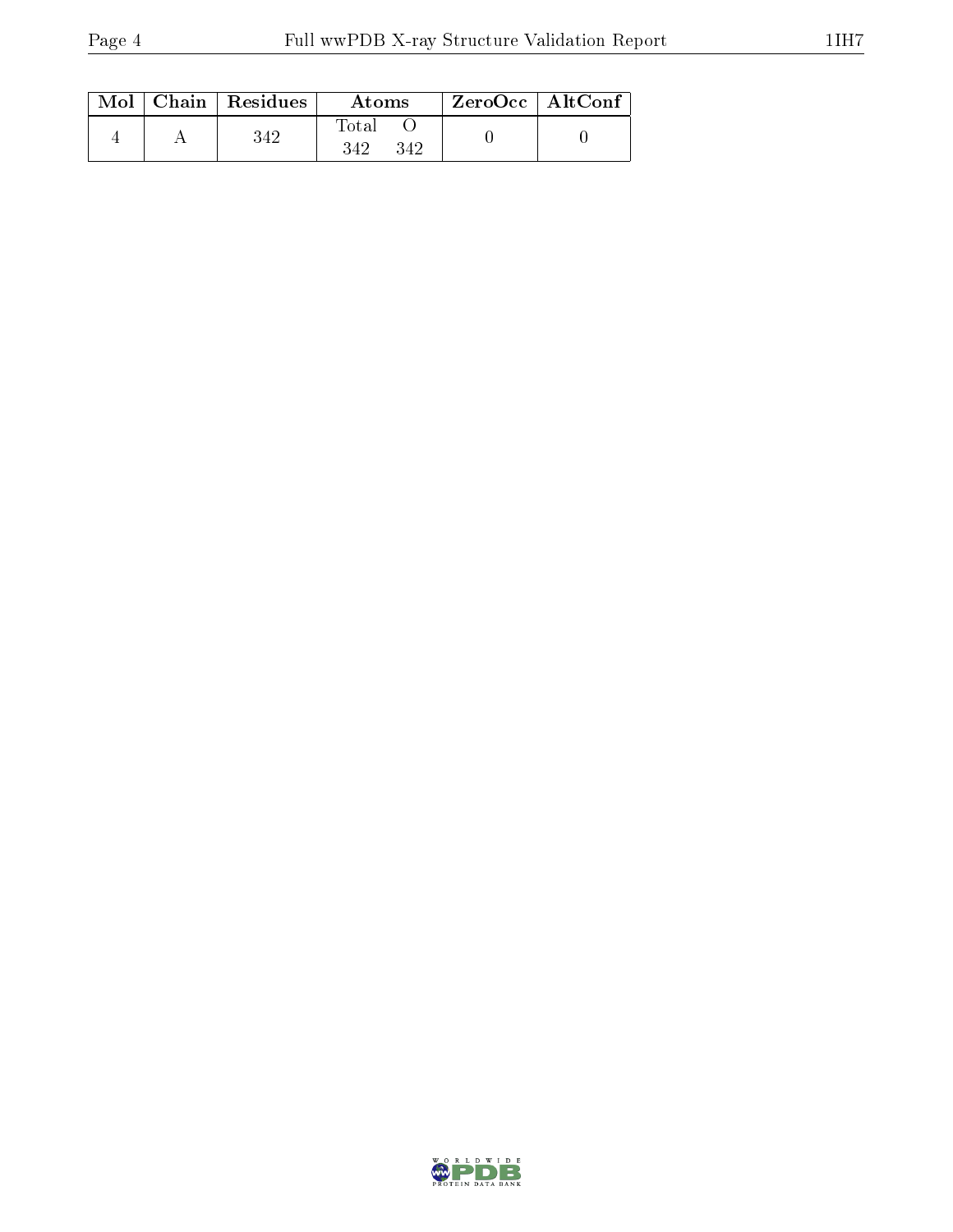# 3 Residue-property plots  $(i)$

These plots are drawn for all protein, RNA and DNA chains in the entry. The first graphic for a chain summarises the proportions of the various outlier classes displayed in the second graphic. The second graphic shows the sequence view annotated by issues in geometry and electron density. Residues are color-coded according to the number of geometric quality criteria for which they contain at least one outlier: green  $= 0$ , yellow  $= 1$ , orange  $= 2$  and red  $= 3$  or more. A red dot above a residue indicates a poor fit to the electron density (RSRZ  $> 2$ ). Stretches of 2 or more consecutive residues without any outlier are shown as a green connector. Residues present in the sample, but not in the model, are shown in grey.



• Molecule 1: DNA POLYMERASE

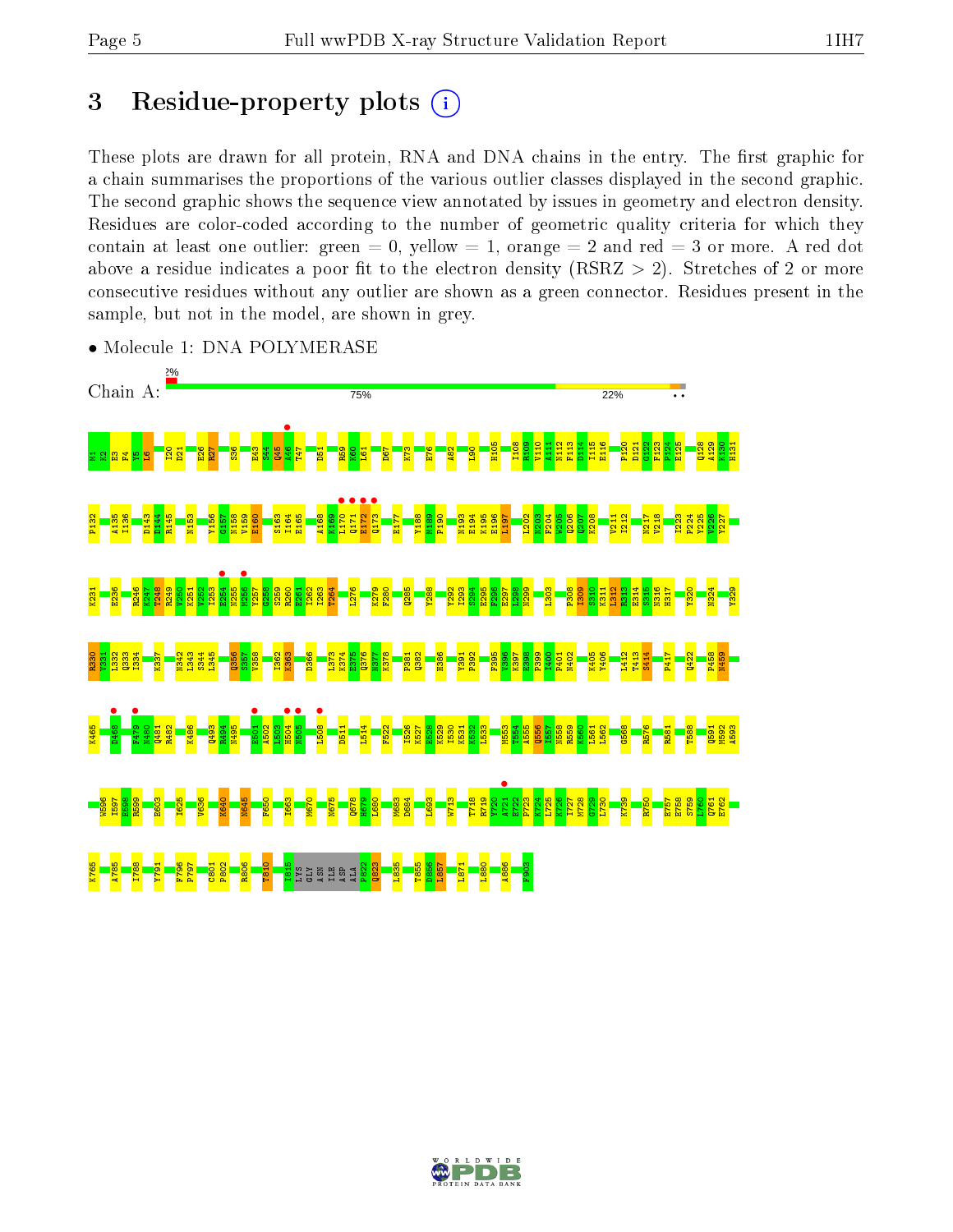# 4 Data and refinement statistics  $(i)$

| Property                                                         | Value                                                      | Source     |
|------------------------------------------------------------------|------------------------------------------------------------|------------|
| Space group                                                      | P 21 21 21                                                 | Depositor  |
| Cell constants                                                   | $116.31\text{\AA}$ $194.39\text{\AA}$<br>$80.20\text{\AA}$ |            |
| a, b, c, $\alpha$ , $\beta$ , $\gamma$                           | $90.00^\circ$<br>$90.00^\circ$<br>$90.00^\circ$            | Depositor  |
| Resolution $(A)$                                                 | 30.00<br>$-2.21$                                           | Depositor  |
|                                                                  | 55.71<br>$-2.21$                                           | <b>EDS</b> |
| % Data completeness                                              | $93.0 (30.00 - 2.21)$                                      | Depositor  |
| (in resolution range)                                            | 93.1 (55.71-2.21)                                          | <b>EDS</b> |
| $R_{merge}$                                                      | 0.08                                                       | Depositor  |
| $\mathrm{R}_{sym}$                                               | (Not available)                                            | Depositor  |
| $\langle I/\sigma(I) \rangle^{-1}$                               | $3.13$ (at 2.22Å)                                          | Xtriage    |
| Refinement program                                               | <b>CNS</b>                                                 | Depositor  |
|                                                                  | $0.215$ ,<br>0.258                                         | Depositor  |
| $R, R_{free}$                                                    | 0.206<br>0.248<br>$\ddot{\phantom{1}}$                     | DCC        |
| $R_{free}$ test set                                              | $7112$ reflections $(7.93\%)$                              | wwPDB-VP   |
| Wilson B-factor $(A^2)$                                          | 41.7                                                       | Xtriage    |
| Anisotropy                                                       | 0.277                                                      | Xtriage    |
| Bulk solvent $k_{sol}(\text{e}/\text{A}^3), B_{sol}(\text{A}^2)$ | $0.36$ , 43.7                                              | <b>EDS</b> |
| L-test for twinning <sup>2</sup>                                 | $< L >$ = 0.49, $< L^2 >$ = 0.32                           | Xtriage    |
| Estimated twinning fraction                                      | No twinning to report.                                     | Xtriage    |
| $F_o, F_c$ correlation                                           | 0.95                                                       | <b>EDS</b> |
| Total number of atoms                                            | 7703                                                       | wwPDB-VP   |
| Average B, all atoms $(A^2)$                                     | 49.0                                                       | wwPDB-VP   |

Xtriage's analysis on translational NCS is as follows: The largest off-origin peak in the Patterson function is 2.93% of the height of the origin peak. No significant pseudotranslation is detected.

<sup>&</sup>lt;sup>2</sup>Theoretical values of  $\langle |L| \rangle$ ,  $\langle L^2 \rangle$  for acentric reflections are 0.5, 0.333 respectively for untwinned datasets, and 0.375, 0.2 for perfectly twinned datasets.



<span id="page-5-1"></span><span id="page-5-0"></span><sup>1</sup> Intensities estimated from amplitudes.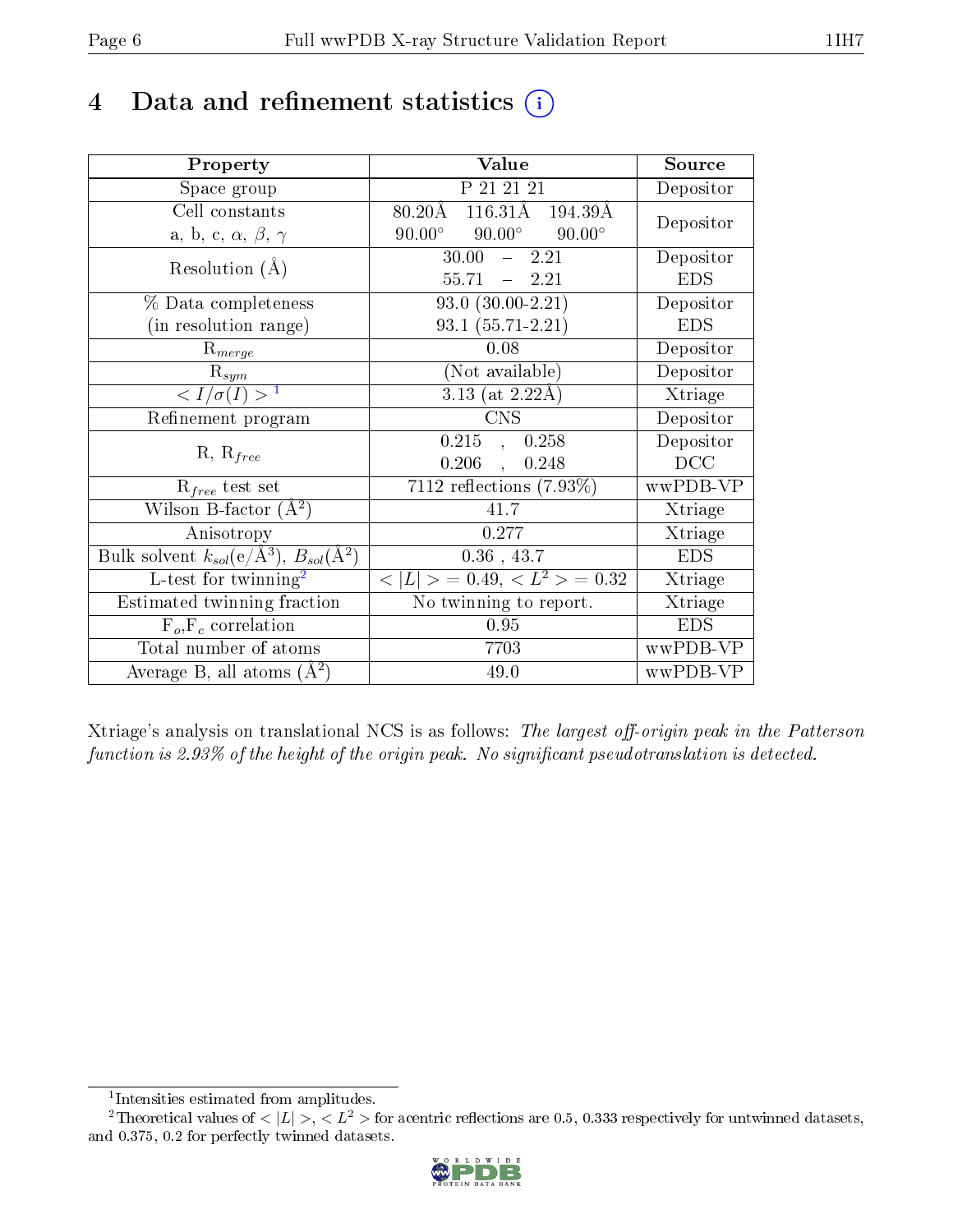# 5 Model quality  $(i)$

## 5.1 Standard geometry  $(i)$

Bond lengths and bond angles in the following residue types are not validated in this section: K, GMP

The Z score for a bond length (or angle) is the number of standard deviations the observed value is removed from the expected value. A bond length (or angle) with  $|Z| > 5$  is considered an outlier worth inspection. RMSZ is the root-mean-square of all Z scores of the bond lengths (or angles).

|  | $Mol$   Chain |      | Bond lengths                   | Bond angles |                  |  |
|--|---------------|------|--------------------------------|-------------|------------------|--|
|  |               |      | RMSZ $\mid \#Z \mid >5$   RMSZ |             | $\# Z  > 5$      |  |
|  |               | 0.36 | 0/7519                         | 0.57        | $1/10157(0.0\%)$ |  |

There are no bond length outliers.

All (1) bond angle outliers are listed below:

|  |  | $\mid$ Mol $\mid$ Chain $\mid$ Res $\mid$ Type $\mid$ Atoms | $\mathbf{Z}$   Observed( $^o$ )   Ideal( $^o$ ) |         |
|--|--|-------------------------------------------------------------|-------------------------------------------------|---------|
|  |  | $197$   LEU   CA-CB-CG   5.30                               | 127.48                                          | -115.30 |

There are no chirality outliers.

There are no planarity outliers.

#### $5.2$  Too-close contacts  $(i)$

In the following table, the Non-H and H(model) columns list the number of non-hydrogen atoms and hydrogen atoms in the chain respectively. The H(added) column lists the number of hydrogen atoms added and optimized by MolProbity. The Clashes column lists the number of clashes within the asymmetric unit, whereas Symm-Clashes lists symmetry related clashes.

|  |      | Mol   Chain   Non-H   H(model)   H(added) |      | $\mid$ Clashes $\mid$ Symm-Clashes |
|--|------|-------------------------------------------|------|------------------------------------|
|  | 7339 |                                           | 7223 |                                    |
|  |      |                                           |      |                                    |
|  |      |                                           |      |                                    |
|  | 342  |                                           |      |                                    |
|  | 7703 |                                           | 7236 |                                    |

The all-atom clashscore is defined as the number of clashes found per 1000 atoms (including hydrogen atoms). The all-atom clashscore for this structure is 13.

All (184) close contacts within the same asymmetric unit are listed below, sorted by their clash

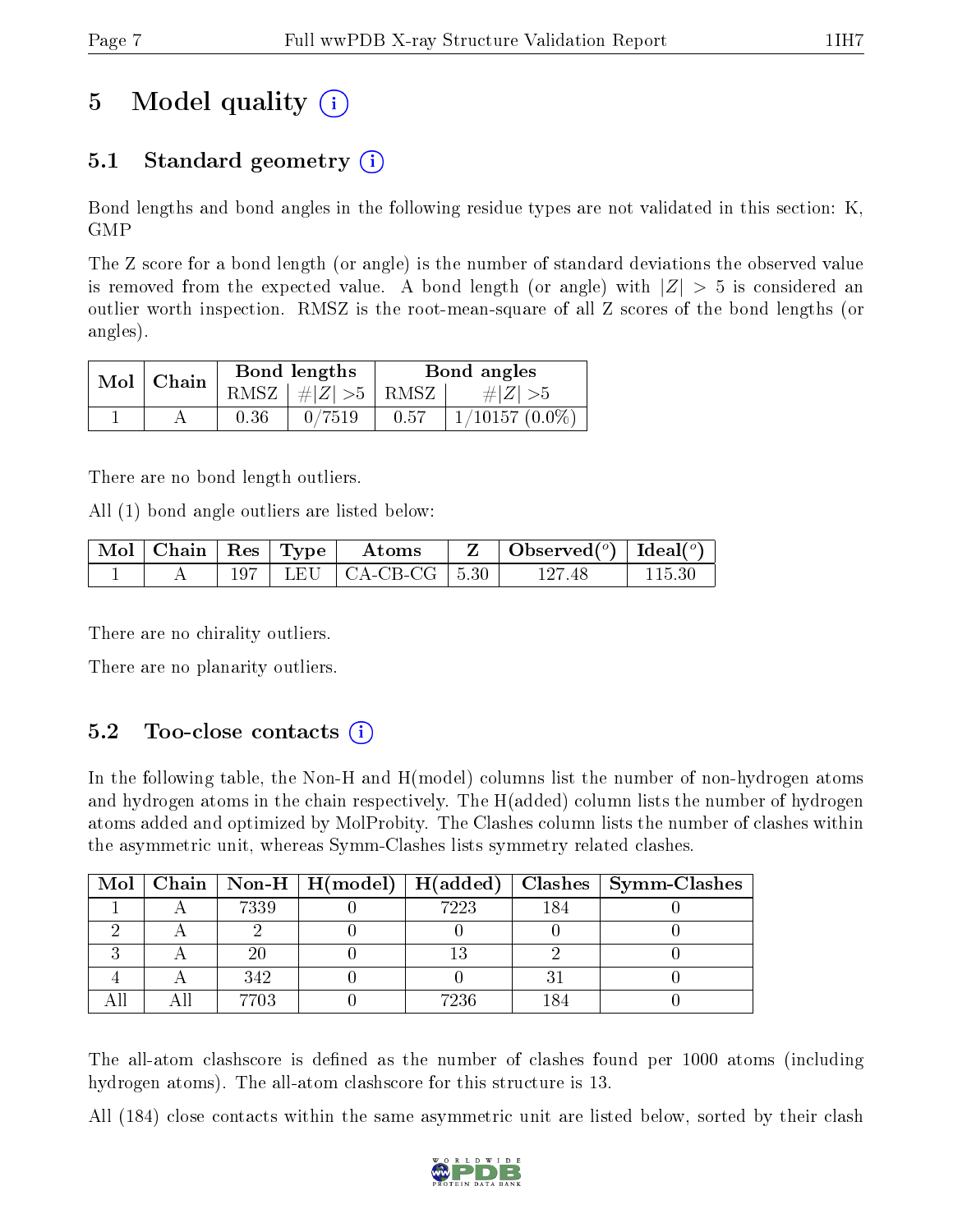magnitude.

| Atom-1                         | Atom-2                      | Interatomic      | Clash         |  |
|--------------------------------|-----------------------------|------------------|---------------|--|
|                                |                             | distance $(\AA)$ | overlap $(A)$ |  |
| 1:A:481:GLN:HB3                | 1: A: 559: ARG: NH1         | 1.81             | 0.96          |  |
| 1: A: 530: ILE: HA             | 1: A: 533: LEU: HD23        | 1.48             | 0.95          |  |
| 1:A:663:ILE:HD13               | 1: A:683:MET:HE2            | 1.47             | 0.95          |  |
| 1: A: 356: GLN: H              | 1: A: 356: GLN: HE21        | 0.99             | 0.92          |  |
| 1: A:212: ILE: HG12            | 4:A:2304:HOH:O              | 1.68             | 0.91          |  |
| 1:A:249:ARG:HB3                | 1: A:264:THR:HG23           | 1.56             | 0.85          |  |
| 1: A:593:ALA:HA                | 1: A:670:MET:HE1            | 1.59             | 0.85          |  |
| 1:A:857:LEU:HD23               | 1:A:857:LEU:H               | 1.39             | 0.84          |  |
| 1:A:713:TRP:CH2                | 1:A:723:PRO:HG3             | 2.13             | 0.84          |  |
| 1: A:120: PRO:HG2              | 4:A:2316:HOH:O              | 1.77             | 0.84          |  |
| 1: A:227:TYR:OH                | 1: A:248:THR:HG21           | 1.79             | 0.83          |  |
| 1: A:486: LYS: HA              | 4:A:2079:HOH:O              | 1.80             | 0.80          |  |
| 1:A:123:PHE:N                  | 4: A:2290:HOH:O             | 2.16             | 0.77          |  |
| 1: A: 356: GLN: H              | 1: A: 356: GLN: NE2         | 1.81             | 0.75          |  |
| 1: A: 556: GLN: HG2            | 4:A:2079:HOH:O              | 1.86             | 0.75          |  |
| 1:A:678:GLN:HB2                | 4:A:2343:HOH:O              | 1.87             | 0.75          |  |
| 1: A:264:THR:HG22              | 4: A:2084: HOH:O            | 1.87             | 0.73          |  |
| 1: A:412: LEU: HD13            | 1: A:683:MET:HB2            | 1.71             | 0.72          |  |
| 1: A:581: ARG:HG3              | 1:A:581:ARG:HH11            | 1.53             | 0.71          |  |
| 1: A:76: GLU:CD                | 1:A:382:GLN:HE22            | 1.94             | 0.71          |  |
| 1:A:663:ILE:HD13               | 1: A:683:MET:CE             | 2.19             | 0.70          |  |
| 1: A:514:LEU:HD11              | 1:A:533:LEU:HD21            | 1.73             | 0.69          |  |
| 1: A: 356: GLN: HE21           | 1: A: 356: GLN:N            | 1.82             | 0.69          |  |
| 1: A:593:ALA:HA                | 1: A:670:MET:CE             | 2.22             | 0.69          |  |
| 1:A:493:GLN:HA                 | 4:A:2300:HOH:O              | 1.93             | 0.68          |  |
| 1:A:713:TRP:CZ3                | 1:A:723:PRO:HG3             | 2.28             | 0.68          |  |
| 1: A:810:THR:HG22              | $4:A:2094:\overline{HOH:O}$ | 1.92             | 0.68          |  |
| 1: A:645: ASN:ND2              | 1:A:719:ARG:HH11            | 1.92             | 0.68          |  |
| 1: A:309: ILE:O                | 1: A:309: ILE: HD13         | 1.91             | 0.68          |  |
| 1:A:188:TYR:CE1                | 1:A:190:PRO:HG3             | 2.29             | 0.67          |  |
| 1: A:279: LYS: HE2             | 1:A:358:VAL:O               | 1.94             | 0.67          |  |
| $1:A:37\overline{4:LYS:HE3}$   | 3:A:1000:GMP:H2'            | 1.77             | 0.67          |  |
| 1:A:481:GLN:HB3                | 1: A: 559: ARG: HH12        | 1.58             | 0.67          |  |
| 1: A: 422: GLN: NE2            | 1: A:680:LEU:H              | 1.92             | 0.67          |  |
| 1:A:171:GLN:HG2                | 1:A:177:GLU:OE2             | 1.94             | 0.67          |  |
| 1: A:526: ILE: HD12            | 4: A: 2309: HOH:O           | 1.94             | 0.67          |  |
| 1:A:212:ILE:HD11               | 1:A:345:LEU:HD21            | 1.75             | 0.66          |  |
| 1: A: 164: ILE: O              | 4:A:2275:HOH:O              | 2.12             | 0.66          |  |
| 1: A:260:ARG:HG2               | 4:A:2119:HOH:O              | 1.95             | 0.66          |  |
| 1:A:21:ASP:OD1                 | 1:A:27:ARG:HD2              | 1.96             | 0.66          |  |
| $1: A: 160: \overline{GLU:CD}$ | 1: A: 160: GLU: H           | 2.00             | 0.64          |  |

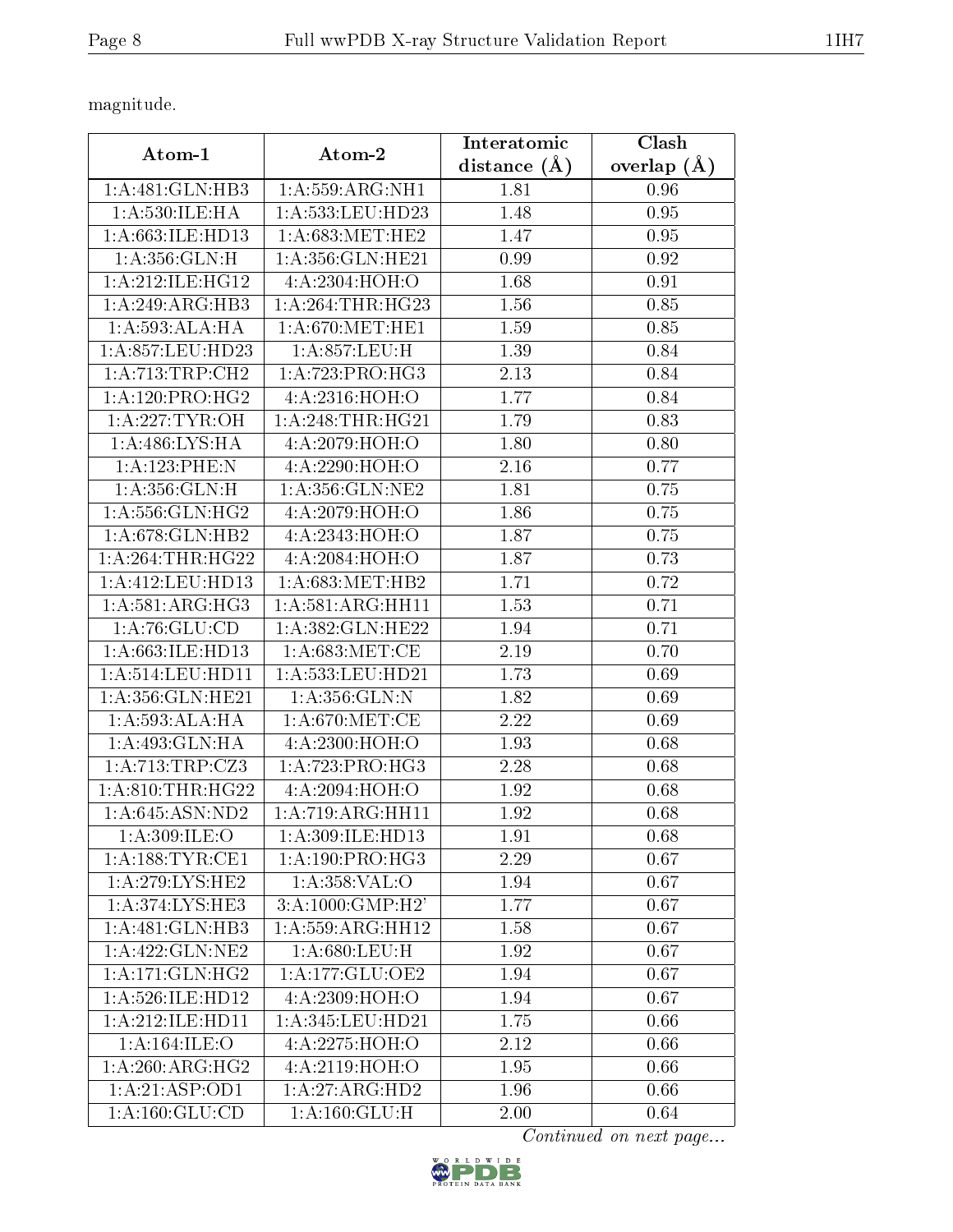| Commaca from previous page   |                                   | Interatomic    | Clash         |
|------------------------------|-----------------------------------|----------------|---------------|
| Atom-1                       | Atom-2                            | distance $(A)$ | overlap $(A)$ |
| 1:A:559:ARG:HG3              | 1: A: 559: ARG: HH11              | 1.62           | 0.64          |
| 1:A:303:LEU:H                | 1:A:303:LEU:HD22                  | 1.63           | 0.63          |
| 1: A:640: LYS: HB2           | 1: A:640: LYS: NZ                 | 2.14           | 0.63          |
| 1:A:343:LEU:HD21             | 1: A:561:LEU:CD1                  | 2.29           | 0.62          |
| 1:A:414:SER:HB3              | 1:A:417:PRO:HG2                   | 1.82           | 0.62          |
| 1:A:45:GLN:OE1               | 1: A:47:THR:HG23                  | 1.99           | 0.62          |
| 1:A:645:ASN:HD22             | 1:A:719:ARG:HH11                  | 1.48           | 0.61          |
| 1:A:376:GLN:OE1              | 1: A:378: LYS: HE2                | 2.01           | 0.61          |
| 1: A: 559: ARG: CZ           | 4:A:2090:HOH:O                    | 2.50           | 0.59          |
| 1: A: 131: HIS: HD2          | 1: A: 156: TYR: OH                | 1.86           | 0.59          |
| 1:A:482:ARG:HH21             | $1: A: 556: \overline{GLN: HE22}$ | 1.50           | 0.58          |
| 1: A: 458: PRO:HG3           | 1:A:592:MET:SD                    | 2.44           | 0.58          |
| 1:A:558:ASN:HB2              | 4:A:2058:HOH:O                    | 2.04           | 0.57          |
| 1:A:249:ARG:HB3              | 1: A:264:THR:CG2                  | 2.29           | 0.57          |
| 1:A:806:ARG:O                | 1: A:810:THR:HG23                 | 2.04           | 0.57          |
| 1:A:67:ASP:HB3               | 4:A:2293:HOH:O                    | 2.04           | 0.57          |
| 1:A:391:TYR:HB2              | 1:A:392:PRO:HD2                   | 1.86           | 0.56          |
| 1: A:170:LEU:HA              | 1:A:177:GLU:HG2                   | 1.86           | 0.56          |
| 1:A:223:ILE:HB               | 1:A:224:PRO:HD3                   | 1.88           | 0.56          |
| 1: A:36: SER: HB2            | 3: A:1000: GMP:H1'                | 1.88           | 0.56          |
| 1:A:459:ASN:HD22             | 1: A:459: ASN:H                   | 1.54           | 0.55          |
| 1:A:529:LYS:O                | 1:A:533:LEU:HD22                  | 2.07           | 0.55          |
| 1:A:486:LYS:HD3              | 4:A:2079:HOH:O                    | 2.06           | 0.55          |
| 1: A:395:PHE:HB2             | 1: A:591: GLN: HG2                | 1.88           | 0.55          |
| 1:A:309:ILE:C                | 1:A:309:ILE:HD13                  | 2.28           | 0.54          |
| $1:$ A:116: $GLU$ :HB2       | 1:A:135:ALA:HB3                   | 1.88           | 0.54          |
| 1: A:288:TYR:HA              | 1:A:293:ILE:HD13                  | 1.90           | 0.54          |
| 1: A:596:TRP:HB3             | 1: A:670:MET:HE2                  | 1.89           | 0.54          |
| 1:A:295:GLU:O                | 1:A:299:ASN:HA                    | 2.07           | 0.54          |
| 1: A:728: MET:HE1            | 4:A:2020:HOH:O                    | 2.08           | 0.54          |
| $1:A:\overline{330:ARG:NH2}$ | 4:A:2307:HOH:O                    | 2.40           | 0.53          |
| 1:A:43:GLU:OE1               | 1:A:43:GLU:N                      | 2.40           | 0.53          |
| 1:A:465:LYS:HD3              | 1: A:675: ASN:O                   | 2.09           | 0.53          |
| 1:A:486:LYS:HE2              | 1: A: 556: GLN: NE2               | 2.24           | 0.52          |
| 1:A:260:ARG:HH22             | 1: A:262: ILE: HDI1               | 1.73           | 0.52          |
| 1:A:559:ARG:NH2              | 4:A:2090:HOH:O                    | 2.42           | 0.52          |
| 1:A:640:LYS:HZ2              | 1: A:640: LYS: HB2                | 1.75           | 0.52          |
| 1: A:405: LYS: HG2           | 1: A:406: TYR: CE1                | 2.45           | 0.52          |
| 1:A:297:GLU:OE1              | $1:A:337:LYS:H\overline{D2}$      | 2.10           | 0.51          |
| 1:A:202:LEU:O                | 1: A:206: GLN: HG2                | 2.11           | 0.51          |
| 1:A:312:LEU:CD1              | 1: A:320: TYR: HA                 | 2.41           | 0.51          |

Continued from previous page.

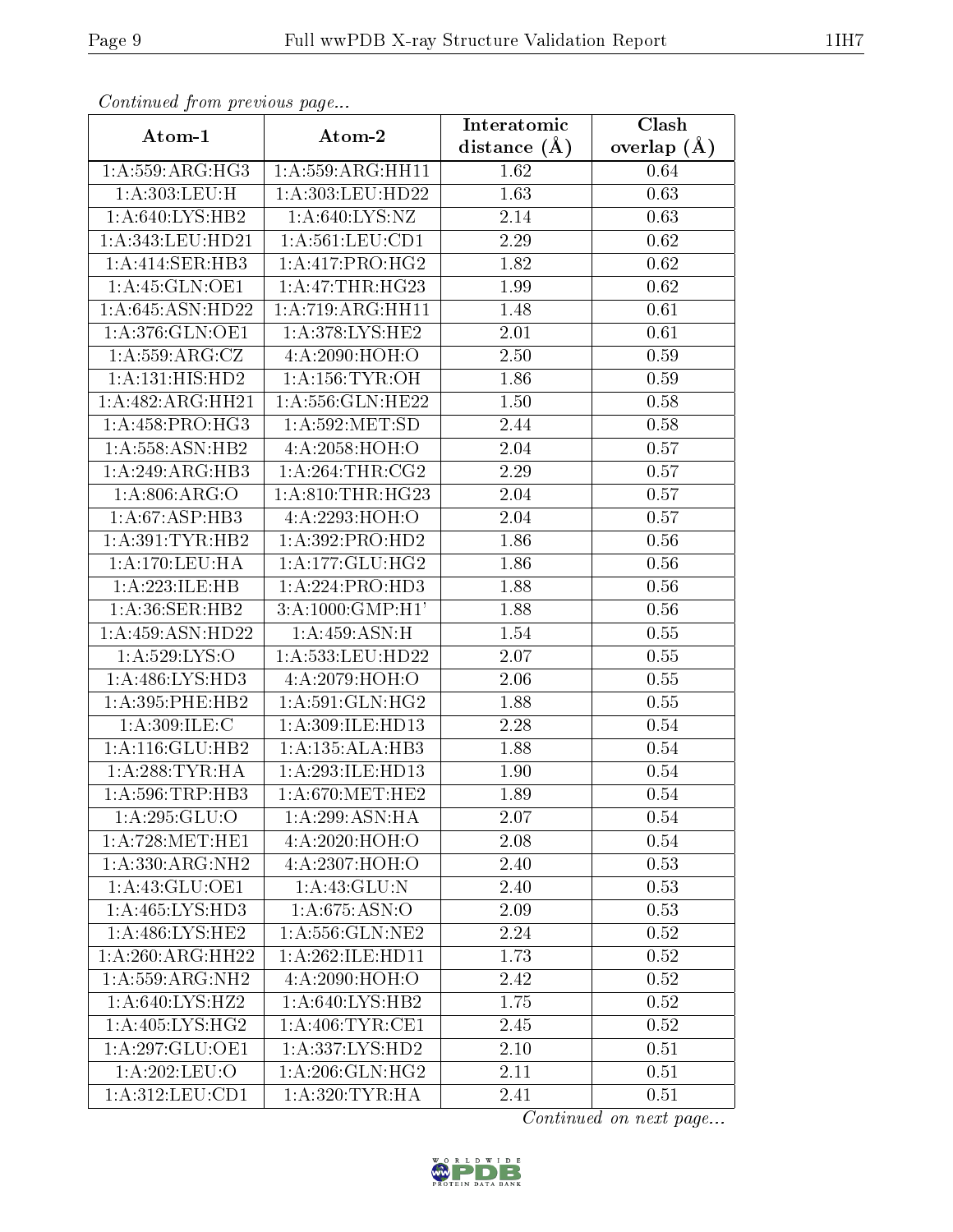|                        | Continuea from previous page<br>Clash<br>Interatomic |                   |               |  |  |  |  |  |
|------------------------|------------------------------------------------------|-------------------|---------------|--|--|--|--|--|
| Atom-1                 | Atom-2                                               | distance $(A)$    | overlap $(A)$ |  |  |  |  |  |
| 1: A:405: LYS: HG2     | 1: A:406: TYR: CD1                                   | 2.45              | 0.51          |  |  |  |  |  |
| 1:A:482:ARG:HE         | 1: A: 556: GLN: NE2                                  | 2.08              | $0.51\,$      |  |  |  |  |  |
| 1:A:303:LEU:HD22       | 1:A:303:LEU:N                                        | 2.25              | 0.51          |  |  |  |  |  |
| 1:A:797:PRO:HG3        | 1: A:806:ARG:NH1                                     | 2.26              | 0.51          |  |  |  |  |  |
| 1: A:308: PRO:HB3      | 4:A:2065:HOH:O                                       | 2.10              | 0.50          |  |  |  |  |  |
| 1:A:90:LEU:HD11        | 1:A:363:LYS:HE2                                      | 1.92              | 0.50          |  |  |  |  |  |
| 1:A:121:ASP:CG         | 4: A:2290:HOH:O                                      | 2.49              | 0.50          |  |  |  |  |  |
| 1:A:206:GLN:HE22       | 1:A:246:ARG:HH12                                     | 1.58              | 0.50          |  |  |  |  |  |
| 1:A:508:LEU:HD12       | 1: A:508:LEU: N                                      | 2.27              | 0.50          |  |  |  |  |  |
| 1:A:110:VAL:HG22       | 1:A:212:ILE:HD12                                     | 1.93              | 0.49          |  |  |  |  |  |
| 1: A:204:PHE:CE1       | 1: A:208: LYS: HD2                                   | 2.46              | 0.49          |  |  |  |  |  |
| 1: A:73: LYS:O         | 1:A:73:LYS:HD3                                       | 2.12              | 0.49          |  |  |  |  |  |
| 1: A: 255: ASN: ND2    | 1:A:257:TYR:H                                        | $2.11\,$          | 0.49          |  |  |  |  |  |
| 1: A:251:LYS:HE2       | 1:A:253:ILE:CD1                                      | 2.43              | 0.49          |  |  |  |  |  |
| 1: A:116: GLU:HG3      | 1:A:324:ASN:ND2                                      | 2.28              | 0.49          |  |  |  |  |  |
| 1:A:276:LEU:HD11       | 1:A:344:SER:OG                                       | 2.13              | 0.49          |  |  |  |  |  |
| 1:A:459:ASN:N          | 1:A:459:ASN:HD22                                     | 2.07              | 0.49          |  |  |  |  |  |
| 1: A:625: ILE: HD11    | 1: A:683:MET:HE3                                     | 1.95              | 0.49          |  |  |  |  |  |
| 1: A: 553: MET:O       | 1:A:556:GLN:HG3                                      | $\overline{2.12}$ | 0.49          |  |  |  |  |  |
| 1: A: 530: ILE: HA     | 1: A: 533: LEU: CD2                                  | 2.33              | 0.48          |  |  |  |  |  |
| 1: A:514:LEU:CD1       | 1:A:533:LEU:HD21                                     | 2.40              | 0.48          |  |  |  |  |  |
| 1:A:82:ALA:O           | 1:A:382:GLN:HB2                                      | 2.13              | 0.48          |  |  |  |  |  |
| 1:A:293:ILE:HG22       | 1:A:334:ILE:HD13                                     | 1.95              | 0.48          |  |  |  |  |  |
| 1: A: 125: GLU: HG3    | 1:A:128:GLN:HG2                                      | 1.94              | 0.48          |  |  |  |  |  |
| 1: A: 153: ASN: HA     | 1:A:158:ASN:HD22                                     | 1.79              | 0.48          |  |  |  |  |  |
| 1:A:330:ARG:NH1        | 4:A:2124:HOH:O                                       | 2.46              | 0.48          |  |  |  |  |  |
| 1:A:3:GLU:HB2          | 1:A:20:ILE:O                                         | 2.13              | 0.48          |  |  |  |  |  |
| 1:A:218:VAL:HG13       | 1:A:223:ILE:HG13                                     | 1.94              | 0.48          |  |  |  |  |  |
| 1: A:212: ILE:CG1      | 4:A:2304:HOH:O                                       | 2.44              | 0.48          |  |  |  |  |  |
| 1:A:172:GLU:H          | 1: A: 172: GLU: CD                                   | 2.17              | 0.48          |  |  |  |  |  |
| 1: A:251:LYS:HE2       | 1:A:253:ILE:HD11                                     | 1.96              | 0.47          |  |  |  |  |  |
| 1: A:725:LEU:HD11      | 1:A:750:ARG:HB2                                      | 1.96              | 0.47          |  |  |  |  |  |
| 1: A: 163: SER: OG     | 1: A: 165: GLU: HG2                                  | 2.15              | 0.47          |  |  |  |  |  |
| 1:A:342:ASN:ND2        | 4:A:2295:HOH:O                                       | 2.47              | 0.47          |  |  |  |  |  |
| 1:A:581:ARG:NH1        | 1:A:581:ARG:HG3                                      | 2.27              | 0.47          |  |  |  |  |  |
| 1: A:857:LEU:CD2       | 1:A:857:LEU:H                                        | 2.18              | 0.47          |  |  |  |  |  |
| $1: A:280:$ PHE: $CD2$ | 1: A: 343: LEU: HD23                                 | 2.49              | 0.47          |  |  |  |  |  |
| 1:A:143:ASP:O          | 1:A:145:ARG:HG2                                      | 2.14              | 0.47          |  |  |  |  |  |
| 1:A:311:LYS:O          | 1: A:314: GLU: HG2                                   | 2.15              | 0.47          |  |  |  |  |  |
| 1: A:76: GLU:OE1       | 1:A:76:GLU:HA                                        | 2.15              | 0.46          |  |  |  |  |  |
| 1: A:796:PHE:HB3       | 1:A:797:PRO:HD2                                      | 1.96              | 0.46          |  |  |  |  |  |

Continued from previous page.

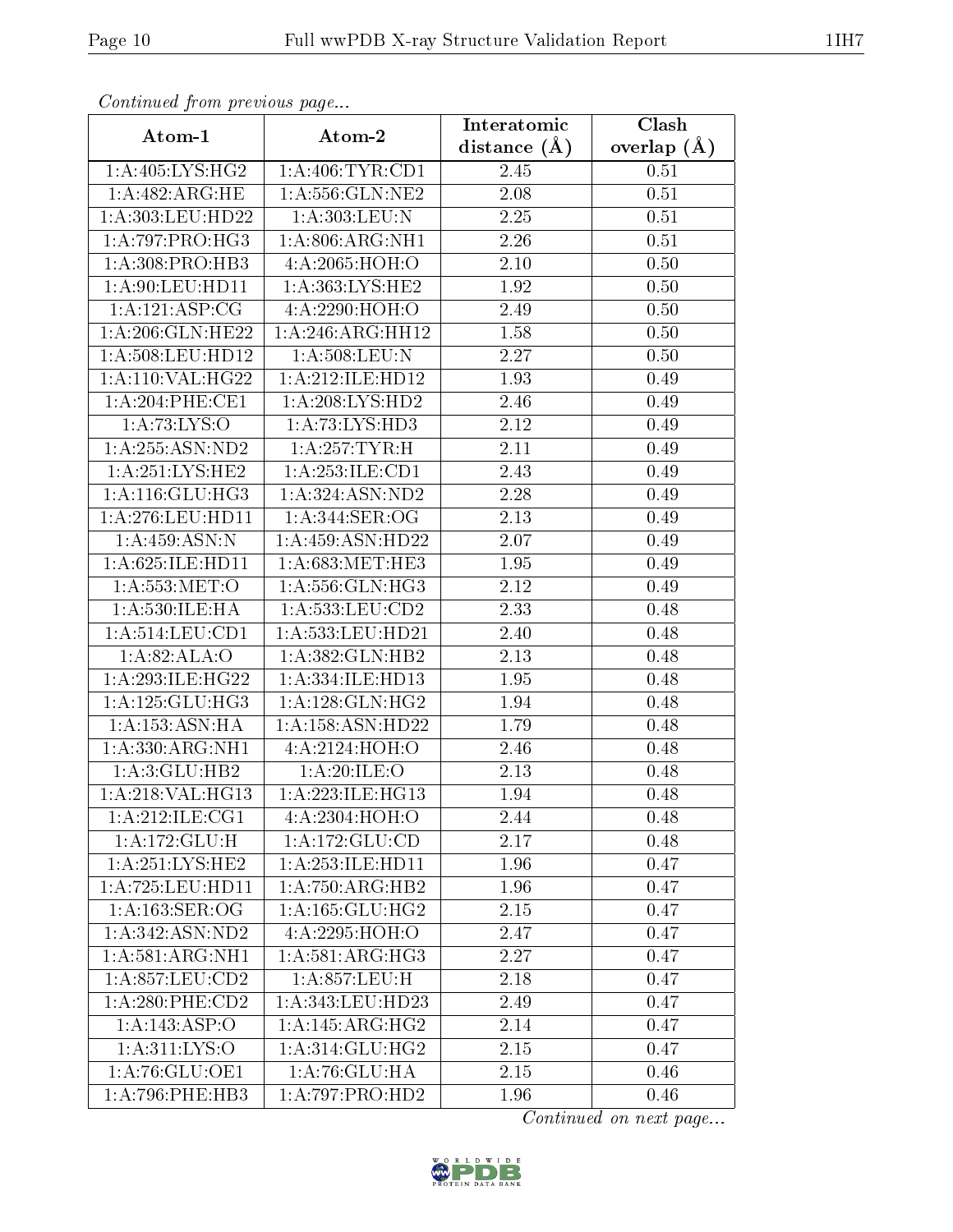| Continuea from previous page<br>Clash<br>Interatomic |                                              |                   |               |  |  |  |  |
|------------------------------------------------------|----------------------------------------------|-------------------|---------------|--|--|--|--|
| Atom-1                                               | Atom-2                                       | distance $(A)$    | overlap $(A)$ |  |  |  |  |
| 1:A:132:PRO:HA                                       | 1: A: 194: GLU: OE2                          | 2.14              | 0.46          |  |  |  |  |
| 1:A:51:ASP:HB2                                       | 4:A:2096:HOH:O                               | 2.16              | $0.46\,$      |  |  |  |  |
| 1: A:170:LEU:HA                                      | 1: A: 177: GLU: CG                           | 2.44              | 0.46          |  |  |  |  |
| 1:A:263:ILE:N                                        | 1:A:263:ILE:HD12                             | 2.31              | 0.45          |  |  |  |  |
| 1:A:555:ALA:O                                        | 1:A:559:ARG:HG2                              | 2.16              | 0.45          |  |  |  |  |
| 1:A:596:TRP:CB                                       | 1: A:670:MET:HE2                             | 2.46              | $0.45\,$      |  |  |  |  |
| 1:A:636:VAL:HG21                                     | 1: A:650: PHE: CZ                            | 2.52              | 0.45          |  |  |  |  |
| $1:A:231:LY\overline{S:HE3}$                         | 1:A:236:GLU:OE1                              | 2.16              | 0.45          |  |  |  |  |
| 1: A:511: ASP:OD1                                    | 1:A:533:LEU:HA                               | $\overline{2}.16$ | 0.45          |  |  |  |  |
| 1: A: 61: LEU: HD13                                  | 1: A:61:LEU: C                               | 2.37              | 0.45          |  |  |  |  |
| 1: A:248:THR:HG22                                    | 4:A:2271:HOH:O                               | 2.17              | 0.45          |  |  |  |  |
| 1:A:502:ALA:C                                        | 1:A:504:HIS:H                                | 2.20              | 0.45          |  |  |  |  |
| 1: A:727: ILE: HG23                                  | 1:A:730:LEU:HD12                             | 1.99              | 0.45          |  |  |  |  |
| 1:A:129:ALA:HA                                       | 1: A:225: TYR: CZ                            | 2.51              | 0.44          |  |  |  |  |
| 1:A:739:LYS:HD3                                      | 4:A:2108:HOH:O                               | 2.16              | 0.44          |  |  |  |  |
| 1:A:170:LEU:N                                        | 1: A:170: LEU: HD22                          | 2.33              | 0.44          |  |  |  |  |
| 1: A:596:TRP:CD1                                     | $1: A:670: \overline{\text{MET}:\text{HE}3}$ | $\overline{2.52}$ | 0.44          |  |  |  |  |
| 1: A:806: ARG:O                                      | 1: A:810:THR:CG2                             | 2.66              | 0.44          |  |  |  |  |
| 1:A:160:GLU:CD                                       | $1:$ A:160: $GLU:N$                          | 2.69              | 0.44          |  |  |  |  |
| 1: A: 193: ASN: ND2                                  | 1:A:195:LYS:HB2                              | 2.32              | 0.44          |  |  |  |  |
| 1:A:527:LYS:O                                        | 1: A: 531: LYS: HG3                          | 2.18              | 0.44          |  |  |  |  |
| 1: A:482:ARG:HE                                      | 1:A:556: GLN: HE21                           | 1.65              | 0.44          |  |  |  |  |
| 1: A:116: GLU:HG3                                    | 1:A:324:ASN:HD21                             | 1.83              | 0.43          |  |  |  |  |
| 1: A:413:THR:O                                       | 1: A:414: SER: C                             | 2.56              | 0.43          |  |  |  |  |
| 1:A:224:PRO:HA                                       | 1:A:263:ILE:HD13                             | 1.99              | 0.43          |  |  |  |  |
| 1: A:6: LEU: HG                                      | 1:A:211:VAL:HG21                             | 2.00              | 0.43          |  |  |  |  |
| 1: A:253: ILE: O                                     | 1:A:259:SER:HA                               | 2.19              | 0.43          |  |  |  |  |
| 1:A:495:ASN:HB3                                      | 1: A:522: PHE: CZ                            | 2.53              | 0.43          |  |  |  |  |
| 1:A:791:TYR:CD2                                      | 1: A:801:CYS:HA                              | 2.53              | 0.43          |  |  |  |  |
| 1:A:765:LYS:HB2                                      | 1:A:765:LYS:HE3                              | 1.83              | 0.43          |  |  |  |  |
| 1: A: 105: HIS: HA                                   | 1: A:108: ILE:HD12                           | 2.00              | 0.43          |  |  |  |  |
| 1: A:568: GLY:HA3                                    | 4: A:2141:HOH:O                              | 2.19              | 0.42          |  |  |  |  |
| 1: A:596:TRP:HB3                                     | 1: A:670:MET:CE                              | 2.49              | 0.42          |  |  |  |  |
| 1:A:260:ARG:HH11                                     | 1:A:260:ARG:HG2                              | 1.84              | 0.42          |  |  |  |  |
| 1:A:303:LEU:H                                        | 1: A: 303: LEU: CD2                          | 2.28              | 0.42          |  |  |  |  |
| 1: A:329: TYR: CD2                                   | 1:A:333:GLN:NE2                              | 2.87              | 0.42          |  |  |  |  |
| 1:A:386:HIS:CE1                                      | 4:A:2335:HOH:O                               | 2.73              | 0.42          |  |  |  |  |
| 1:A:397:LYS:O                                        | 1:A:399:PRO:HD3                              | 2.20              | 0.42          |  |  |  |  |
| 1: A:26: GLU: C                                      | $1:A:27:ARG:H\overline{G2}$                  | 2.38              | 0.42          |  |  |  |  |
| 1:A:288:TYR:HA                                       | 1:A:293:ILE:CD1                              | 2.50              | 0.42          |  |  |  |  |
| 1: A:381: PRO:O                                      | $1:A:576:AR\overline{G:HD3}$                 | 2.19              | 0.42          |  |  |  |  |

Continued from previous page.

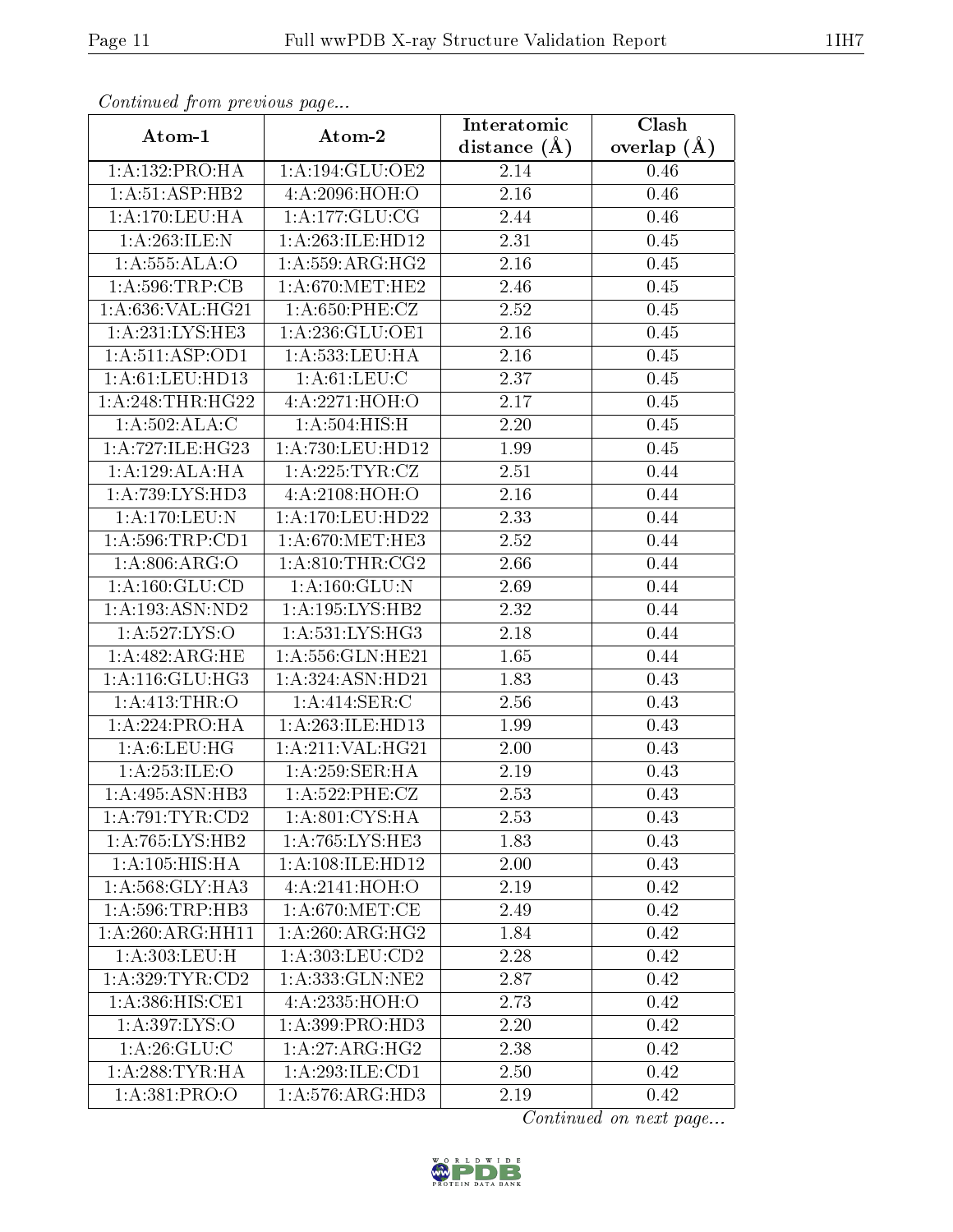| Atom-1               | Atom-2               | Interatomic<br>distance $(A)$ | Clash<br>overlap $(A)$ |  |
|----------------------|----------------------|-------------------------------|------------------------|--|
| 1:A:759:SER:O        | 1: A:762: GLU: HG2   | 2.20                          | 0.42                   |  |
| 1: A: 757: GLU: HG2  | $1:$ A:761:GLN:NE2   | 2.35                          | 0.42                   |  |
| 1:A:115:ILE:HD13     | 1: A: 136: ILE: HG12 | 2.01                          | 0.41                   |  |
| 1: A:801: CYS:HA     | 1: A:802: PRO:HD3    | 1.95                          | 0.41                   |  |
| 1: A: 159: VAL: HG21 | 1: A:317: HIS: CD2   | 2.56                          | 0.41                   |  |
| 1: A:362: ILE: O     | 1:A:366:ASP:HB2      | 2.21                          | 0.41                   |  |
| 1:A:785:ALA:HB1      | 1:A:788:ILE:HD11     | 2.02                          | 0.41                   |  |
| 1: A:285: GLN:CG     | 1: A:292:TYR:HE2     | 2.33                          | 0.41                   |  |
| 1:A:556:GLN:HE21     | 1:A:556:GLN:HB2      | 1.56                          | 0.41                   |  |
| 1: A:599: ARG:O      | 1: A:603: GLU:HG3    | 2.21                          | 0.41                   |  |
| 1:A:168:ALA:CB       | 4:A:2275:HOH:O       | 2.69                          | 0.41                   |  |
| 1:A:4:PHE:CZ         | 1:A:20:ILE:HG13      | 2.56                          | 0.41                   |  |
| 1: A:559: ARG: NH1   | 1: A:559: ARG: HG3   | 2.31                          | 0.41                   |  |
| 1: A:823: GLN: HE21  | 1: A:823: GLN: HB2   | 1.70                          | 0.40                   |  |
| 1:A:116:GLU:HB3      | 1: A:320: TYR: OH    | 2.20                          | 0.40                   |  |
| 1: A:588:THR:HG21    | 4: A:2176:HOH:O      | 2.21                          | 0.40                   |  |
| 1:A:597:ILE:HD12     | 1:A:597:ILE:HA       | 1.88                          | 0.40                   |  |
| 1:A:402:ASN:HA       | 1:A:886:ALA:O        | 2.21                          | 0.40                   |  |
| 1: A:401: PRO:O      | 1:A:402:ASN:HB2      | 2.20                          | 0.40                   |  |
| 1: A:855:THR:OG1     | 1: A:857:LEU:HD21    | 2.21                          | 0.40                   |  |

Continued from previous page...

There are no symmetry-related clashes.

#### 5.3 Torsion angles (i)

#### 5.3.1 Protein backbone (i)

In the following table, the Percentiles column shows the percent Ramachandran outliers of the chain as a percentile score with respect to all X-ray entries followed by that with respect to entries of similar resolution.

The Analysed column shows the number of residues for which the backbone conformation was analysed, and the total number of residues.

| Mol   Chain | Favoured   Allowed   Outliers   Percentiles<br>Analysed    |  |  |  |  |
|-------------|------------------------------------------------------------|--|--|--|--|
|             | $893/903$ (99\%)   868 (97\%)   24 (3\%)   1 (0\%)   51 60 |  |  |  |  |

All (1) Ramachandran outliers are listed below:

| Mol | Chain $\vert$ Res | L'vpe |
|-----|-------------------|-------|
|     |                   |       |

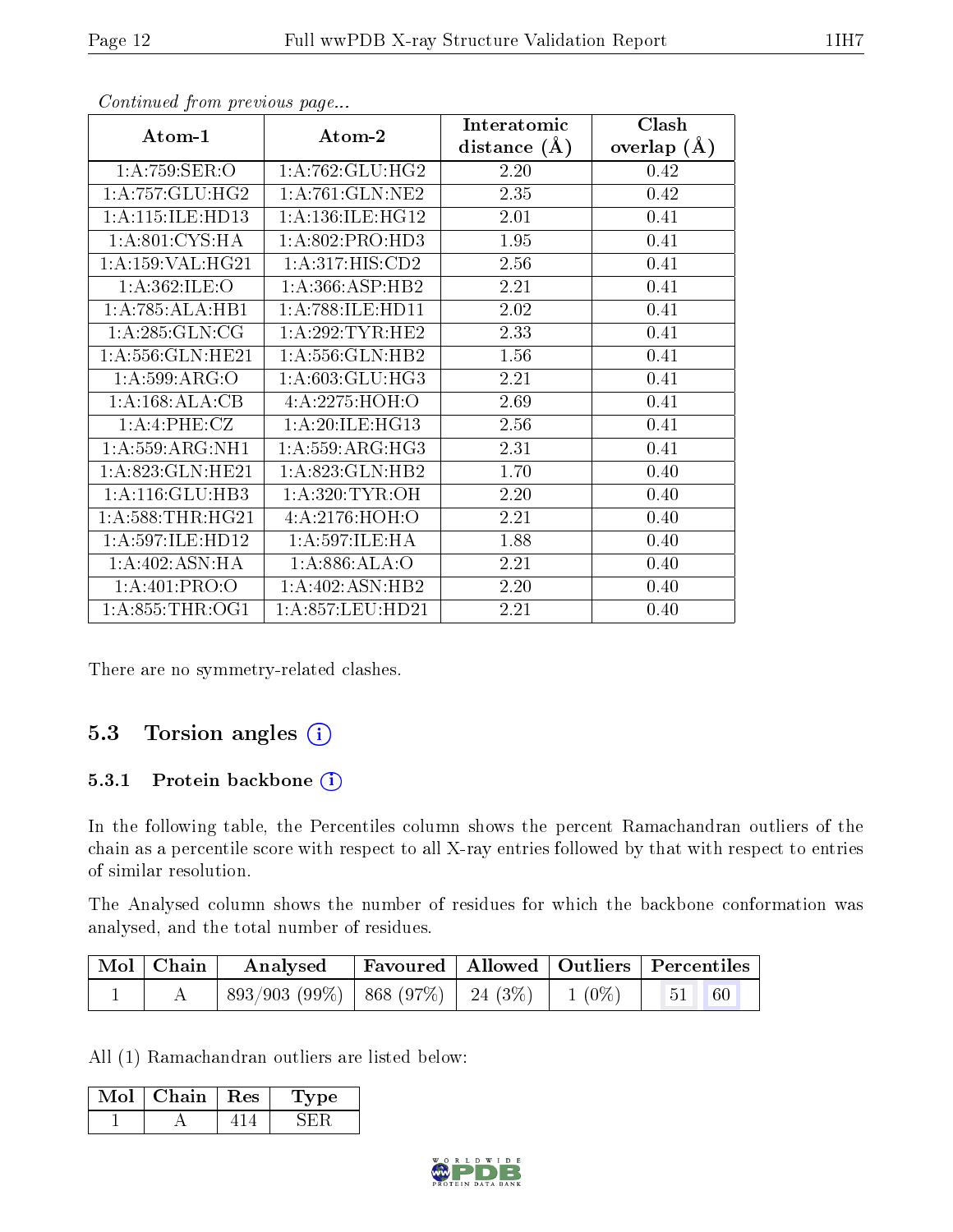#### 5.3.2 Protein sidechains (i)

In the following table, the Percentiles column shows the percent sidechain outliers of the chain as a percentile score with respect to all X-ray entries followed by that with respect to entries of similar resolution.

The Analysed column shows the number of residues for which the sidechain conformation was analysed, and the total number of residues.

| Mol   Chain | Rotameric   Outliers   Percentiles<br>Analysed      |  |  |  |  |
|-------------|-----------------------------------------------------|--|--|--|--|
|             | $798/802$ (100\%)   761 (95\%)   37 (5\%)   27   32 |  |  |  |  |

All (37) residues with a non-rotameric sidechain are listed below:

| Mol            | $\overline{\text{Chain}}$           | Res                         | Type                    |
|----------------|-------------------------------------|-----------------------------|-------------------------|
| $\overline{1}$ | $\overline{\rm A}$                  | $\overline{6}$              | <b>LEU</b>              |
| $\overline{1}$ | $\overline{A}$                      | $\overline{27}$             | $\overline{\rm{ARG}}$   |
| $\overline{1}$ | $\overline{A}$                      | $\overline{45}$             | $\overline{\text{GLN}}$ |
| $\overline{1}$ | $\overline{A}$                      | 59                          | $\overline{\rm{ARG}}$   |
| $\mathbf 1$    | $\overline{A}$                      | <sup>112</sup>              | $\overline{\text{ASN}}$ |
| $\mathbf{1}$   | $\overline{A}$                      | 113                         | $P\overline{HE}$        |
| $\overline{1}$ | $\overline{A}$                      | 160                         | $\overline{\text{GLU}}$ |
| $\overline{1}$ | $\overline{A}$                      | $\overline{172}$            | $\overline{\text{GLU}}$ |
| $\mathbf{1}$   | $\overline{A}$                      | 173                         | $\overline{\text{GLN}}$ |
| $\mathbf 1$    | $\overline{A}$                      | 196                         | $\overline{\text{GLU}}$ |
| $\overline{1}$ | $\frac{\overline{A}}{\overline{A}}$ | $\overline{197}$            | LEU                     |
| $\overline{1}$ |                                     | $2\overline{1}\overline{7}$ | <b>ASN</b>              |
| $\overline{1}$ |                                     | 248                         | THR                     |
| $\mathbf{1}$   | $\overline{A}$                      | 264                         | <b>THR</b>              |
| $\mathbf{1}$   | $\overline{A}$                      | 309                         | <b>ILE</b>              |
| $\overline{1}$ | $\frac{\overline{A}}{\overline{A}}$ | $\overline{312}$            | LEU                     |
| $\overline{1}$ |                                     | 316                         | $\overline{\text{ASN}}$ |
| $\overline{1}$ |                                     | 330                         | $\overline{\rm{ARG}}$   |
| $\mathbf{1}$   | $\overline{A}$                      | 332                         | $\overline{\text{LEU}}$ |
| $\mathbf 1$    | $\overline{A}$                      | 356                         | $\overline{\text{GLN}}$ |
| $\overline{1}$ |                                     | 363                         | $\overline{\text{LYS}}$ |
| $\overline{1}$ | $\frac{\overline{A}}{\overline{A}}$ | 373                         | LEU                     |
| $\overline{1}$ | $\overline{A}$                      | 459                         | $\overline{\rm ASN}$    |
| $\mathbf{1}$   | $\overline{A}$                      | 556                         | $\overline{\text{GLN}}$ |
| $\overline{1}$ | $\overline{A}$                      | 562                         | LEU                     |
| $\mathbf{1}$   | $\frac{\overline{A}}{A}$            | $\overline{6}$ 40           | $\overline{\text{LYS}}$ |
| $\overline{1}$ |                                     | 645                         | $\overline{\text{ASN}}$ |
| $\overline{1}$ | $\overline{A}$                      | $\overline{684}$            | $\overline{\text{ASP}}$ |
| $\overline{1}$ | $\overline{A}$                      | 693                         | LEU                     |
| $\overline{1}$ | Ā                                   | 718                         | $\overline{\text{THR}}$ |

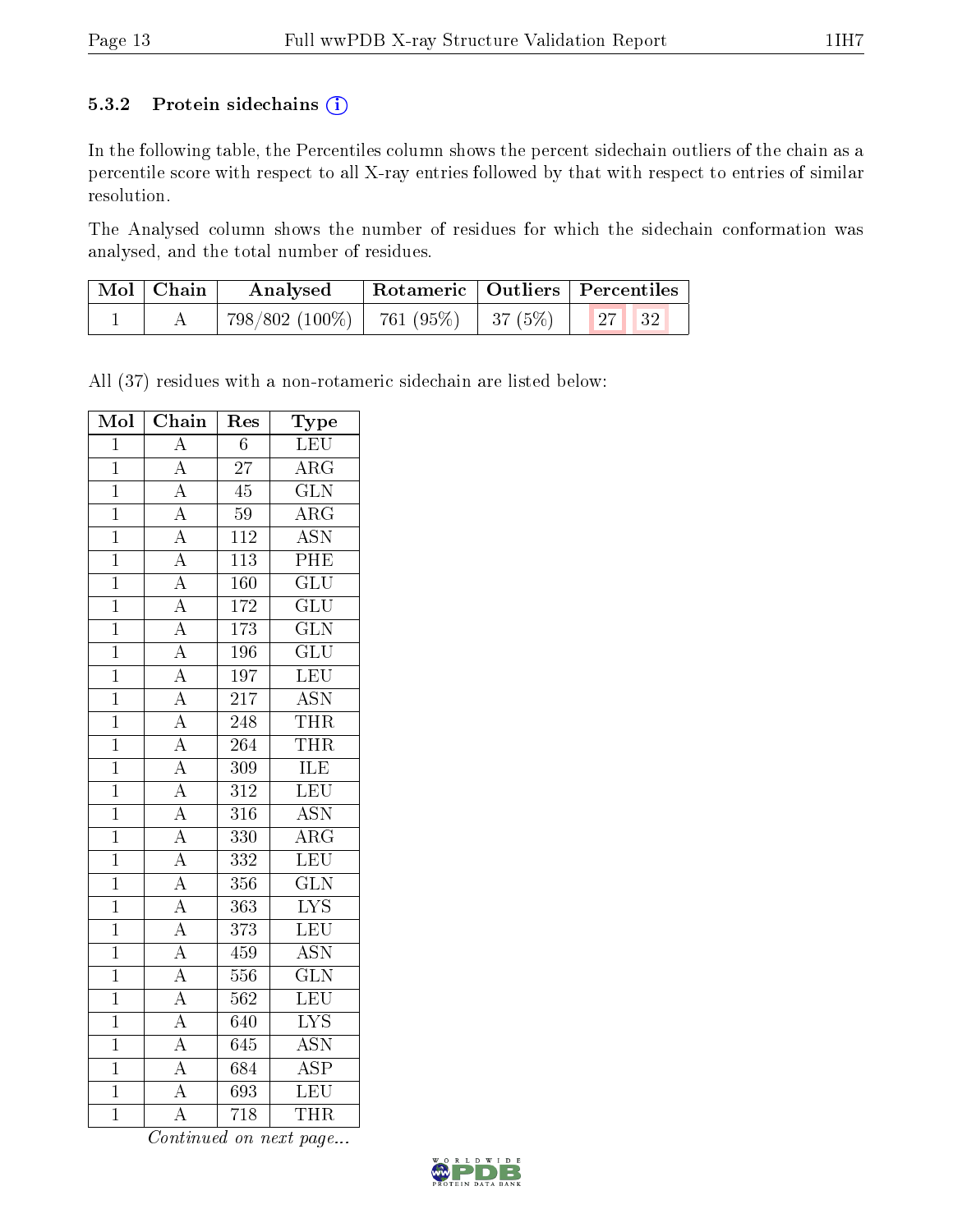Continued from previous page...

| Mol | Chain | Res | Type       |
|-----|-------|-----|------------|
|     | А     | 758 | <b>GLU</b> |
|     | А     | 810 | THR        |
|     | А     | 823 | <b>GLN</b> |
|     | А     | 835 | <b>LEU</b> |
|     | А     | 857 | LEU        |
|     |       | 871 | <b>LEU</b> |
|     |       | 880 | LEU        |

Some sidechains can be flipped to improve hydrogen bonding and reduce clashes. All (22) such sidechains are listed below:

| Mol            | Chain                               | Res              | Type                      |
|----------------|-------------------------------------|------------------|---------------------------|
| $\mathbf 1$    | $\boldsymbol{A}$                    | 131              | <b>HIS</b>                |
| $\overline{1}$ | $\overline{A}$                      | 158              | $\overline{\mathrm{ASN}}$ |
| $\overline{1}$ | $\frac{\overline{A}}{\overline{A}}$ | 206              | <b>GLN</b>                |
| $\mathbf{1}$   |                                     | 232              | <b>ASN</b>                |
| $\mathbf{1}$   | $\overline{A}$                      | 284              | $\overline{\mathrm{ASN}}$ |
| $\mathbf{1}$   | $\overline{A}$                      | 316              | <b>ASN</b>                |
| $\overline{1}$ | $\overline{A}$                      | 333              | $\overline{\text{GLN}}$   |
| $\mathbf{1}$   | $\overline{A}$                      | 342              | <b>ASN</b>                |
| $\overline{1}$ | $\overline{A}$                      | 356              | GLN                       |
| $\overline{1}$ | $\overline{A}$                      | 382              | $\overline{\text{GLN}}$   |
| $\mathbf{1}$   | $\overline{A}$                      | 389              | <b>GLN</b>                |
| $\mathbf{1}$   | $\overline{A}$                      | 422              | $\overline{\text{GLN}}$   |
| $\overline{1}$ | $\overline{A}$                      | 459              | <b>ASN</b>                |
| $\overline{1}$ | $\overline{A}$                      | 481              | $\widetilde{{\rm GLN}}$   |
| $\mathbf{1}$   | $\overline{A}$                      | 546              | GLN                       |
| $\overline{1}$ | $\overline{A}$                      | 556              | <b>GLN</b>                |
| $\overline{1}$ | $\overline{A}$                      | 645              | $\overline{\mathrm{ASN}}$ |
| $\overline{1}$ | $\overline{A}$                      | 676              | <b>ASN</b>                |
| $\overline{1}$ | $\overline{A}$                      | 678              | <b>GLN</b>                |
| $\mathbf{1}$   | $\overline{A}$                      | 733              | GLN                       |
| $\overline{1}$ | $\overline{A}$                      | 787              | <b>ASN</b>                |
| $\overline{1}$ | $\overline{\rm A}$                  | $\overline{8}23$ | <b>GLN</b>                |

#### 5.3.3 RNA (i)

There are no RNA molecules in this entry.

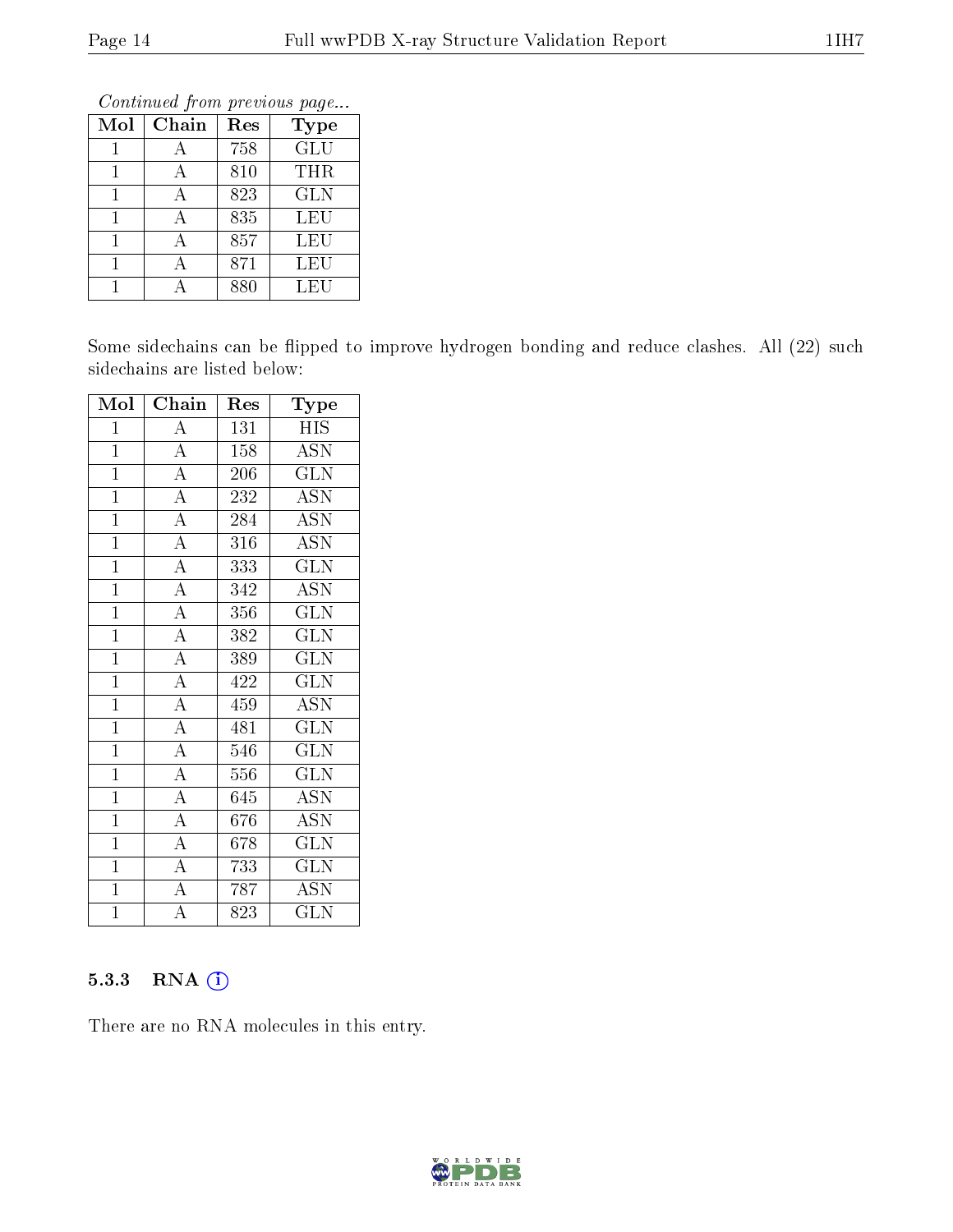#### 5.4 Non-standard residues in protein, DNA, RNA chains (i)

There are no non-standard protein/DNA/RNA residues in this entry.

#### 5.5 Carbohydrates  $(i)$

There are no carbohydrates in this entry.

#### 5.6 Ligand geometry  $(i)$

Of 3 ligands modelled in this entry, 2 are monoatomic - leaving 1 for Mogul analysis.

In the following table, the Counts columns list the number of bonds (or angles) for which Mogul statistics could be retrieved, the number of bonds (or angles) that are observed in the model and the number of bonds (or angles) that are dened in the Chemical Component Dictionary. The Link column lists molecule types, if any, to which the group is linked. The Z score for a bond length (or angle) is the number of standard deviations the observed value is removed from the expected value. A bond length (or angle) with  $|Z| > 2$  is considered an outlier worth inspection. RMSZ is the root-mean-square of all Z scores of the bond lengths (or angles).

| $\bf{Mol}$<br>$\Gamma$ Type |            | $\mid$ Chain $\mid$ Res |      | Link   |              | <b>Bond lengths</b> |               |          | Bond angles |        |
|-----------------------------|------------|-------------------------|------|--------|--------------|---------------------|---------------|----------|-------------|--------|
|                             |            |                         |      | Counts | $+$ RMSZ $+$ | #Z  > 2             | Counts   RMSZ |          | $\# Z >$    |        |
|                             | <b>GMP</b> |                         | 1000 |        | 18,22,22     | 3.43                | $9(50\%)$     | 20,33,33 | 3.64        | 7(35%) |

In the following table, the Chirals column lists the number of chiral outliers, the number of chiral centers analysed, the number of these observed in the model and the number defined in the Chemical Component Dictionary. Similar counts are reported in the Torsion and Rings columns. '-' means no outliers of that kind were identified.

|     |          |                          |                          | Mol   Type   Chain   Res   Link   Chirals   Torsions   Rings |  |
|-----|----------|--------------------------|--------------------------|--------------------------------------------------------------|--|
| GMP | $1000\,$ | <b>Contract Contract</b> | <b>Contract Contract</b> | $\frac{2}{2/2/22/22}$   0/3/3/3                              |  |

All (9) bond length outliers are listed below:

| Mol | Chain | Res  | <b>Type</b> | Atoms      | Z    | Observed $(A$ | Ideal(A) |
|-----|-------|------|-------------|------------|------|---------------|----------|
| 3   |       | 1000 | <b>GMP</b>  | $C6-C5$    | 7.78 | 1.54          | 1.41     |
| 3   |       | 1000 | <b>GMP</b>  | $O4'$ -C1' | 6.54 | 1.50          | 1.41     |
| 3   |       | 1000 | <b>GMP</b>  | $C6-N1$    | 5.87 | 1.43          | 1.33     |
| 3   |       | 1000 | <b>GMP</b>  | $C2-N1$    | 4.33 | 1.43          | 1.35     |
| 3   |       | 1000 | <b>GMP</b>  | $C5'-C4'$  | 3.69 | 1.64          | 1.51     |
| 3   | А     | 1000 | <b>GMP</b>  | $O3'-C3'$  | 3.14 | 1.50          | 1.43     |
| 3   |       | 1000 | <b>GMP</b>  | $C2'-C3'$  | 3.05 | 1.61          | 1.53     |
| 3   |       | 1000 | <b>GMP</b>  | $C3'-C4'$  | 2.81 | 1.60          | 1.53     |

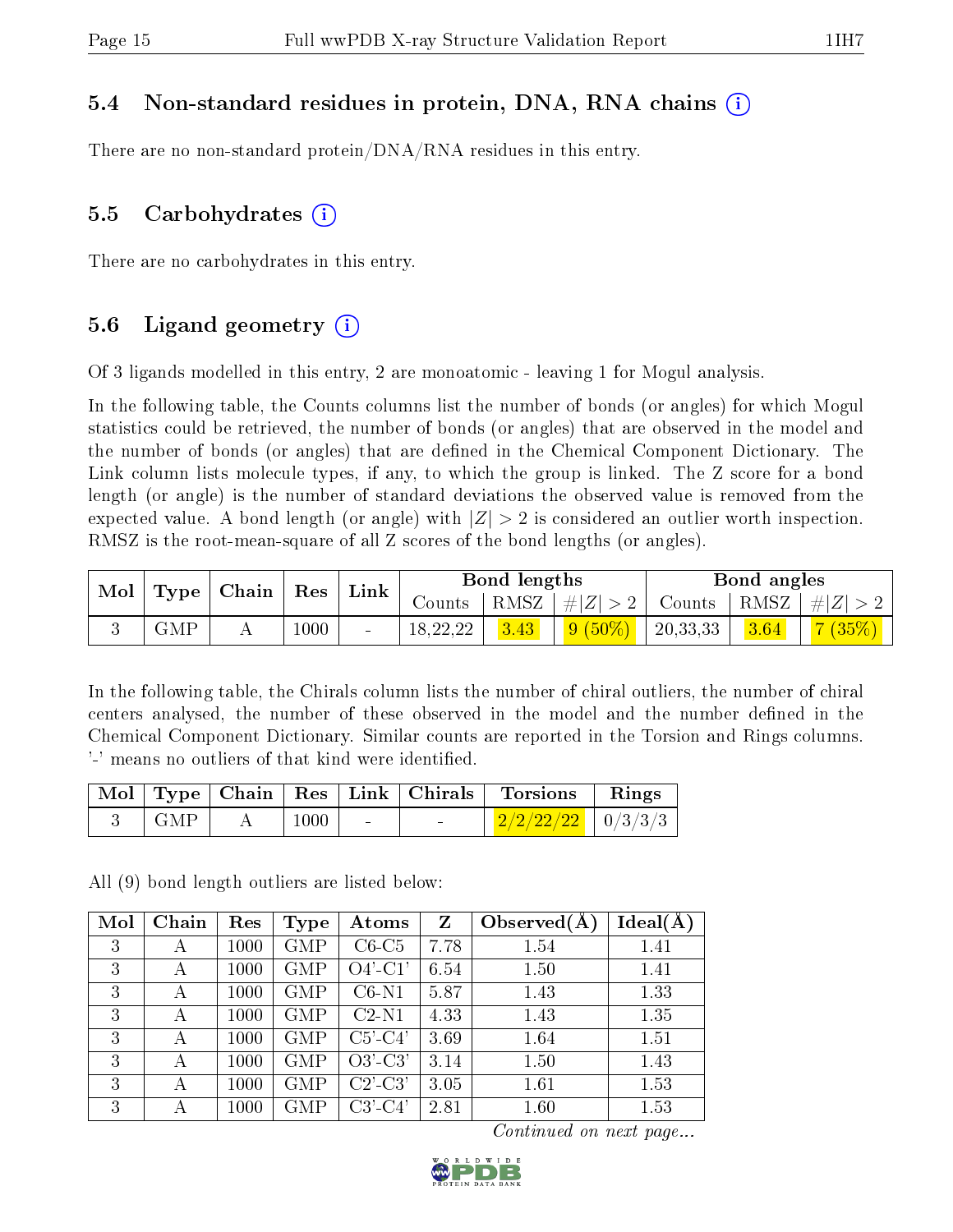Continued from previous page...

|  |  | $\mid$ Mol $\mid$ Chain $\mid$ Res $\mid$ Type $\mid$ Atoms $\mid$ | $\vert$ Observed( $\AA$ ) $\vert$ Ideal( $\AA$ ) |  |
|--|--|--------------------------------------------------------------------|--------------------------------------------------|--|
|  |  | $1000$   GMP   O4'-C4'   2.62                                      | $1.50\,$                                         |  |

All (7) bond angle outliers are listed below:

| Mol | Chain | Res  | Type       | Atoms                   | Z        | Observed $(°)$ | Ideal $(°)$ |
|-----|-------|------|------------|-------------------------|----------|----------------|-------------|
| 3   | А     | 1000 | <b>GMP</b> | $C5-C6-N1$              | $-11.58$ | 107.60         | 123.43      |
| 3   | А     | 1000 | <b>GMP</b> | $C6-N1-C2$              | 6.55     | 126.34         | 115.93      |
| 3   | А     | 1000 | <b>GMP</b> | $O4'-C4'-\overline{C5}$ | 4.97     | 119.94         | 109.21      |
| 3   | А     | 1000 | <b>GMP</b> | $O5'-C5'-C4'$           | 4.30     | 126.04         | 111.29      |
| 3   | А     | 1000 | <b>GMP</b> | $O4'$ -C1'-C2'          | $-3.55$  | 101.74         | 106.93      |
| 3   | А     | 1000 | <b>GMP</b> | $C5'-C4'-C3'$           | $-3.33$  | 107.06         | 115.09      |
| 3   | А     | 1000 | <b>GMP</b> | $C2-N3-C4$              | $-3.03$  | 111.89         | 115.36      |

There are no chirality outliers.

All (2) torsion outliers are listed below:

| Mol | Chain | <b>Res</b> | Type   | Atoms              |
|-----|-------|------------|--------|--------------------|
|     |       | 1000       | GMP    | $O4'$ -C4'-C5'-O5' |
|     |       | 1000       | -GMP - | $C3'-C4'-C5'-O5'$  |

There are no ring outliers.

1 monomer is involved in 2 short contacts:

|  |                        | Mol   Chain   Res   Type   Clashes   Symm-Clashes |
|--|------------------------|---------------------------------------------------|
|  | $1000 \mid \text{GMP}$ |                                                   |

The following is a two-dimensional graphical depiction of Mogul quality analysis of bond lengths, bond angles, torsion angles, and ring geometry for all instances of the Ligand of Interest. In addition, ligands with molecular weight > 250 and outliers as shown on the validation Tables will also be included. For torsion angles, if less then 5% of the Mogul distribution of torsion angles is within 10 degrees of the torsion angle in question, then that torsion angle is considered an outlier. Any bond that is central to one or more torsion angles identified as an outlier by Mogul will be highlighted in the graph. For rings, the root-mean-square deviation (RMSD) between the ring in question and similar rings identified by Mogul is calculated over all ring torsion angles. If the average RMSD is greater than 60 degrees and the minimal RMSD between the ring in question and any Mogul-identified rings is also greater than 60 degrees, then that ring is considered an outlier. The outliers are highlighted in purple. The color gray indicates Mogul did not find sufficient equivalents in the CSD to analyse the geometry.

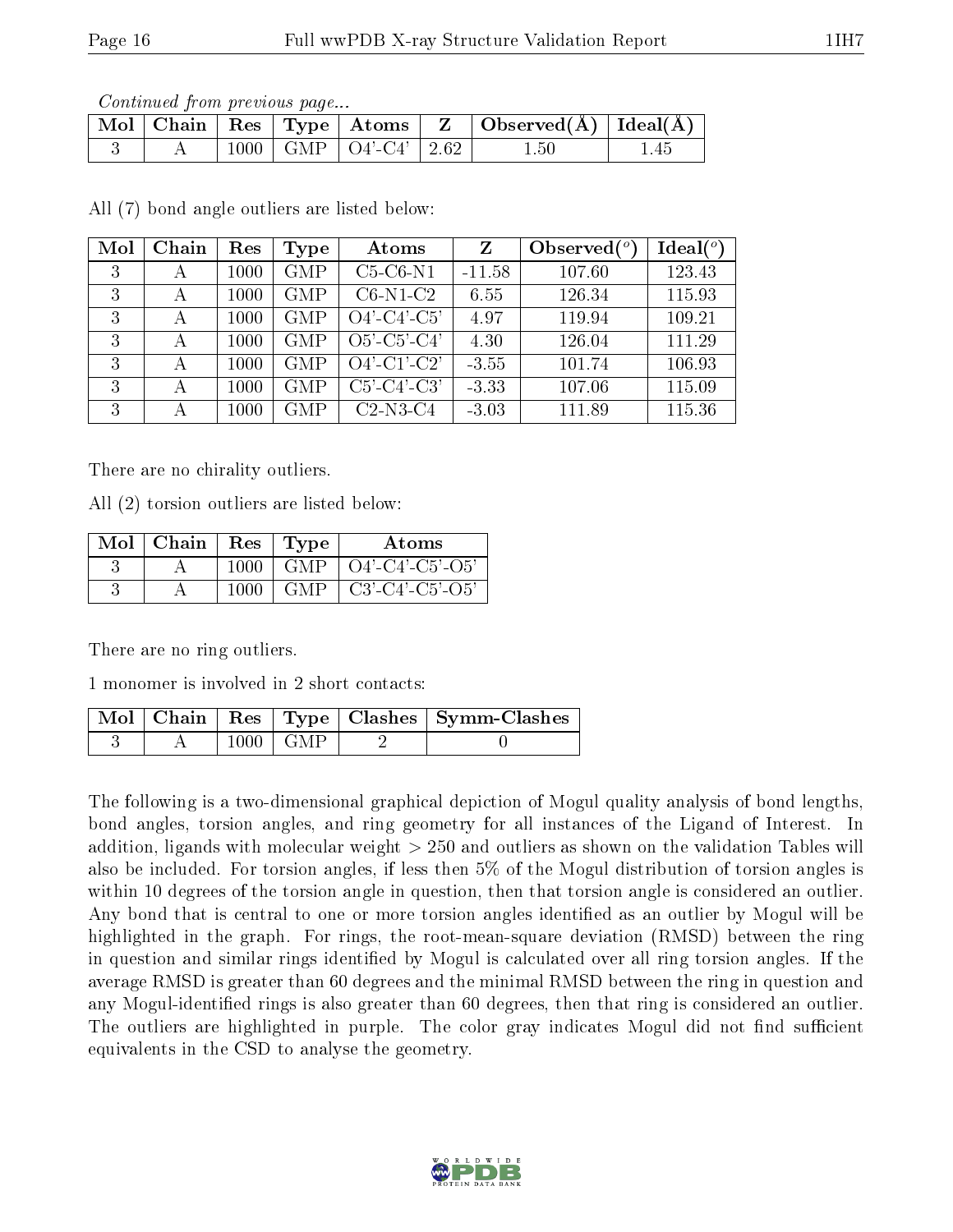

## 5.7 [O](https://www.wwpdb.org/validation/2017/XrayValidationReportHelp#nonstandard_residues_and_ligands)ther polymers (i)

There are no such residues in this entry.

## 5.8 Polymer linkage issues (i)

There are no chain breaks in this entry.

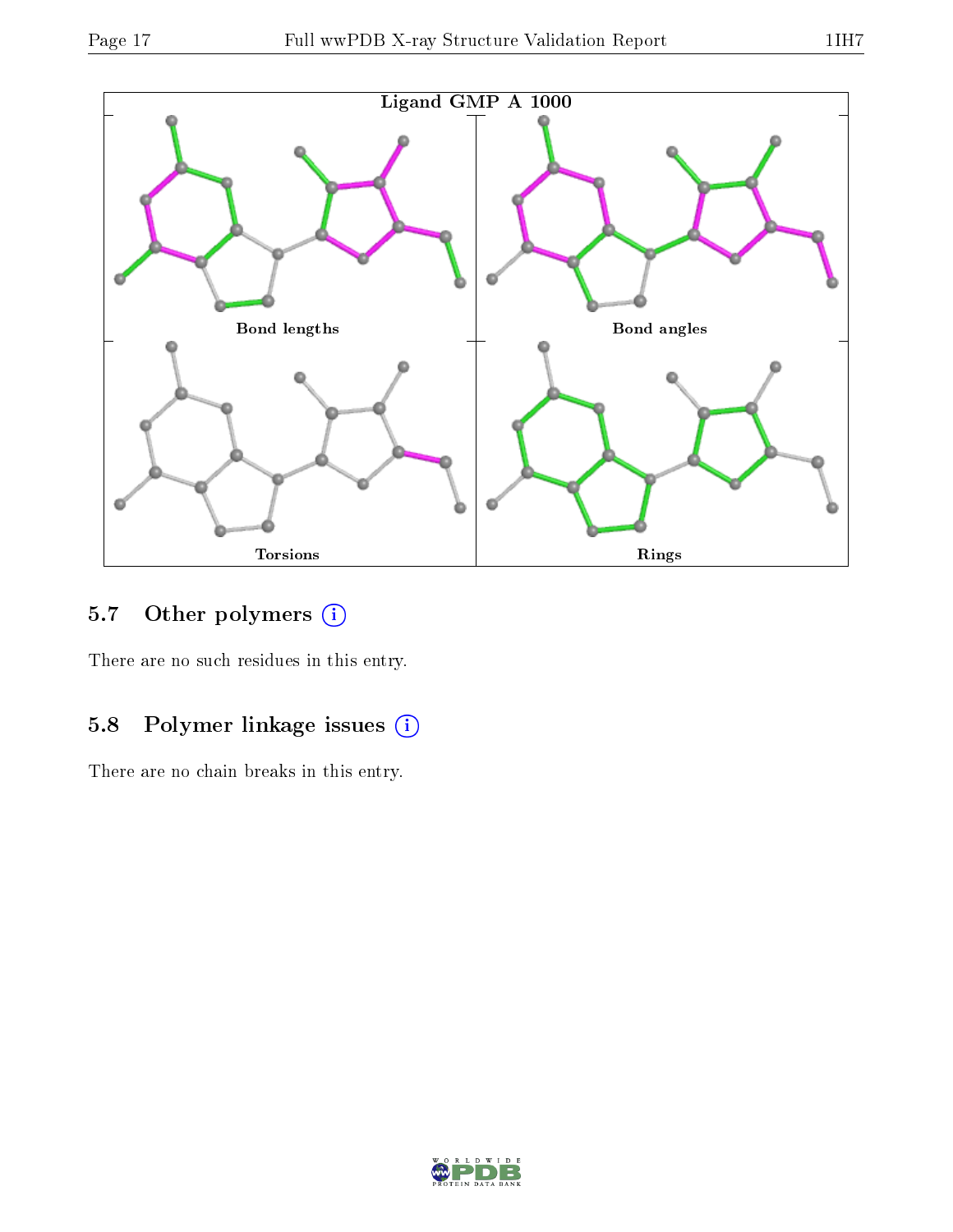## 6 Fit of model and data  $(i)$

## 6.1 Protein, DNA and RNA chains  $(i)$

In the following table, the column labelled  $#RSRZ> 2'$  contains the number (and percentage) of RSRZ outliers, followed by percent RSRZ outliers for the chain as percentile scores relative to all X-ray entries and entries of similar resolution. The OWAB column contains the minimum, median,  $95<sup>th</sup>$  percentile and maximum values of the occupancy-weighted average B-factor per residue. The column labelled ' $Q< 0.9$ ' lists the number of (and percentage) of residues with an average occupancy less than 0.9.

| Mol   Chain | Analysed     | $^\shortparallel < \text{RSRZ} >$ | $\#\text{RSRZ}\text{>2}$       | $\mid$ OWAB(Å <sup>2</sup> ) $\mid$ Q<0.9 |  |
|-------------|--------------|-----------------------------------|--------------------------------|-------------------------------------------|--|
|             | 897/903(99%) | 0.03                              | $14(1\%)$ 72 70 31, 46, 72, 94 |                                           |  |

All (14) RSRZ outliers are listed below:

| Mol          | $Chain$        | Res | <b>Type</b> | <b>RSRZ</b> |
|--------------|----------------|-----|-------------|-------------|
| $\mathbf{1}$ | A              | 508 | LEU         | 4.6         |
| 1            | А              | 505 | <b>ASN</b>  | 4.4         |
| $\mathbf{1}$ | A              | 504 | HIS         | 4.0         |
| $\mathbf{1}$ | $\overline{A}$ | 468 | <b>ASP</b>  | 4.0         |
| $\mathbf{1}$ | A              | 256 | MET         | 3.7         |
| 1            | $\mathbf{A}$   | 46  | ALA         | 3.5         |
| $\mathbf{1}$ | $\bf{A}$       | 254 | GLU         | 3.2         |
| $\mathbf{1}$ | $\bf{A}$       | 170 | <b>LEU</b>  | 2.2         |
| $\mathbf{1}$ | А              | 172 | GLU         | 2.1         |
| $\mathbf{1}$ | $\overline{A}$ | 173 | <b>GLN</b>  | 2.1         |
| $\mathbf{1}$ | А              | 171 | <b>GLN</b>  | 2.1         |
| 1            | $\overline{A}$ | 479 | PHE         | 2.1         |
| 1            | А              | 501 | GLU         | $2.0\,$     |
| 1            | А              | 721 | ALA         | 2.0         |

## 6.2 Non-standard residues in protein, DNA, RNA chains  $(i)$

There are no non-standard protein/DNA/RNA residues in this entry.

### 6.3 Carbohydrates (i)

There are no carbohydrates in this entry.